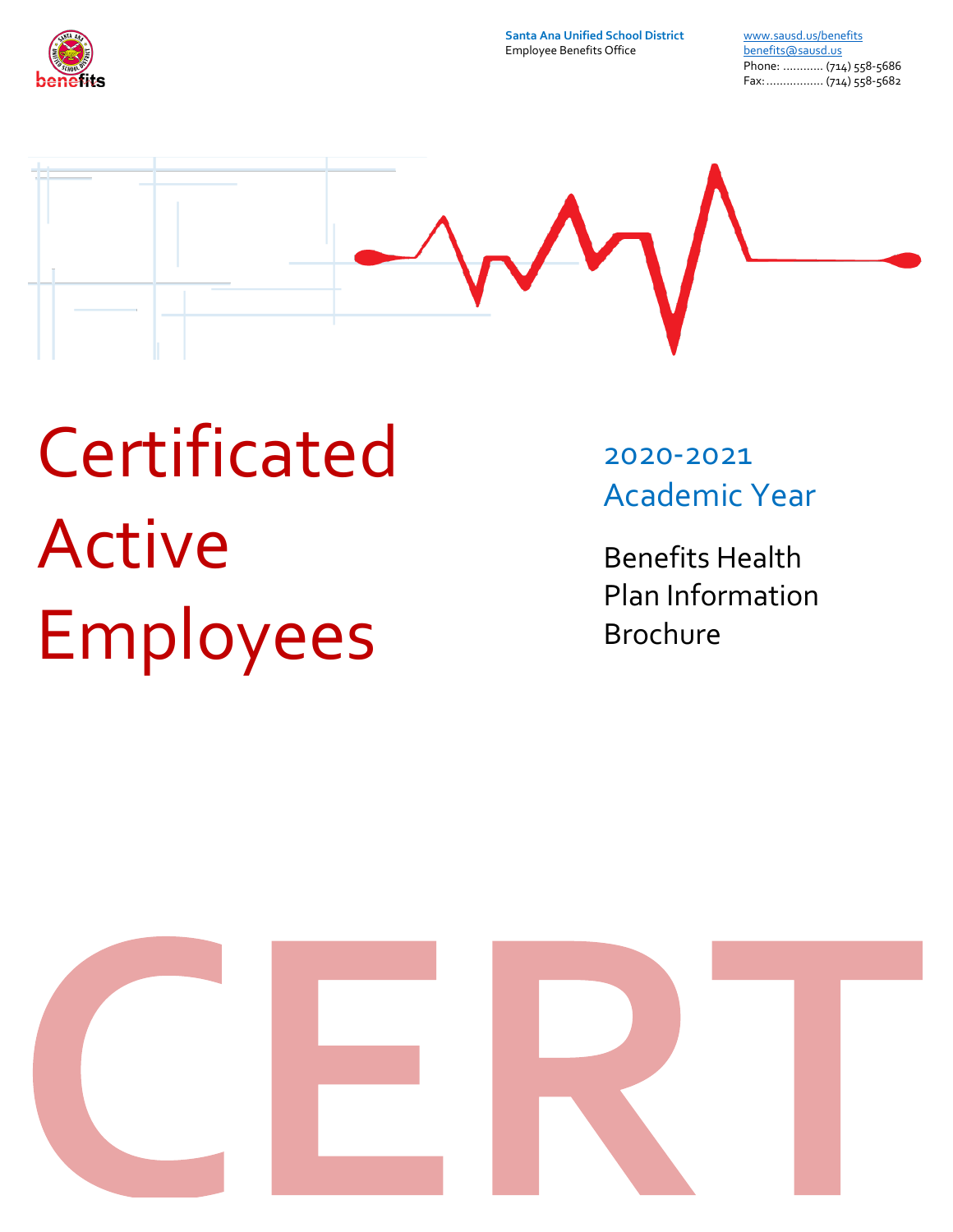## **Contents**

For your convenience, we've provided this table of contents for two purposes:

- 1. It provides you an overview of the document's contents and organization and,
- 2. It allows readers to go directly to a specific section of the document.

<span id="page-1-0"></span>

| 1              | Focus on Benefits   Plan Changes                              |
|----------------|---------------------------------------------------------------|
| $\overline{2}$ | Who Is Eligible & Who You Can Cover                           |
| 3              | <b>Rules for Changes</b>                                      |
| 4              | <b>Coordination of Benefits   Telephone Appointments</b>      |
| 5              | Rates                                                         |
| 6              | <b>Medical HMO Plans</b>                                      |
| 7              | Prescription Coverage with Medical HMO Plans                  |
| 8              | <b>Medical PPO Plan</b>                                       |
| 9              | Prescription Coverage with Medical PPO Plan                   |
| 10             | <b>Dental PPO Plans</b>                                       |
| 11             | <b>Dental HMO Plan</b>                                        |
| 12             | Vision Coverage   Life Insurance Coverage                     |
| 13             | <b>Flexible Spending Accounts</b>                             |
| 14             | <b>Voluntary Benefits</b>                                     |
| 15             | Employee Assistance Programs   Wellness Resources & Discounts |
| 16             | <b>Key Terms</b>                                              |
| 17             | <b>Plan Notices and Documents</b>                             |
|                | <b>Back Cover</b> Provider Directory                          |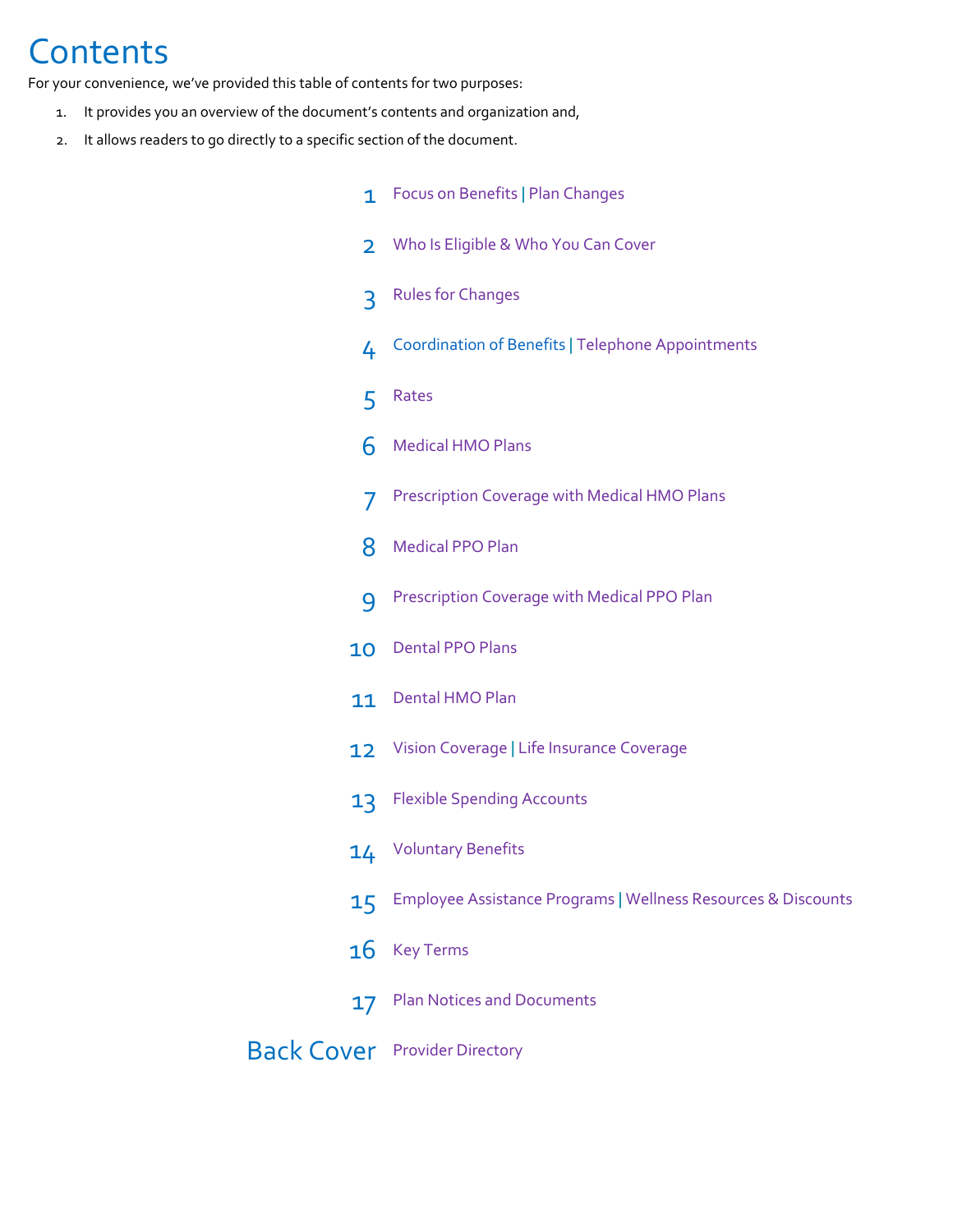Here at Santa Ana Unified we believe that you are our most important asset. Helping you and your families achieve and maintain good health – physical, emotional, and financial – is the reason we offer you this

program. This year we are pleased to announce no changes to our plan coverages and minimal increases to plan cost. However, even though our plans are not changing, you may have different needs

Focus on Benefits than last year. Open Enrollment is your one-time each year to review your existing elections and make changes to your plans;

add, drop, or enroll in flexible spending accounts with American Fidelity.



## Plan Changes

Here are some medical and dental plan highlights for the 2020-2021 school year:

## Medical Plan Highlights



### Access+ HMO Rate Increase\*

No changes to medical coverage

Members still receive V.S.P. vision coverage

Members still receive Express Scripts pharmacy coverage

\* Refer to your Rates on page 5

## Dental Plan Highlights



No changes to dental coverage

<span id="page-2-0"></span>

DPPO

Rate decrease

## Spectrum PPO Rate decrease\*

No changes to medical coverage

Members still receive V.S.P. vision coverage

Members still receive Express Scripts pharmacy coverage



Lowest costing plan\*

No changes to medical coverage

Members still receive V.S.P. vision coverage

Members still receive Express Scripts pharmacy coverage



Rate decrease\*

No changes to medical coverage

Members still receive V.S.P. vision coverage



No changes to dental coverage

Delta Dental Network DPPO Rate decrease

No changes to dental coverage

*While we have made every effort to make sure that this guide is comprehensive, it cannot provide a complete description of all benefit provisions. For detailed information about our plans, you should refer to your plan benefits booklets provided by your insurance provider or summary plan descriptions that are available on our website, [www.sausd.us/benefits.](https://www.sausd.us/benefits) The plan benefits booklets provided by your insurance provider determine how all benefits are paid.*

> The benefits explained in this summary are effective July 1, 2020 through June 30, 2021.

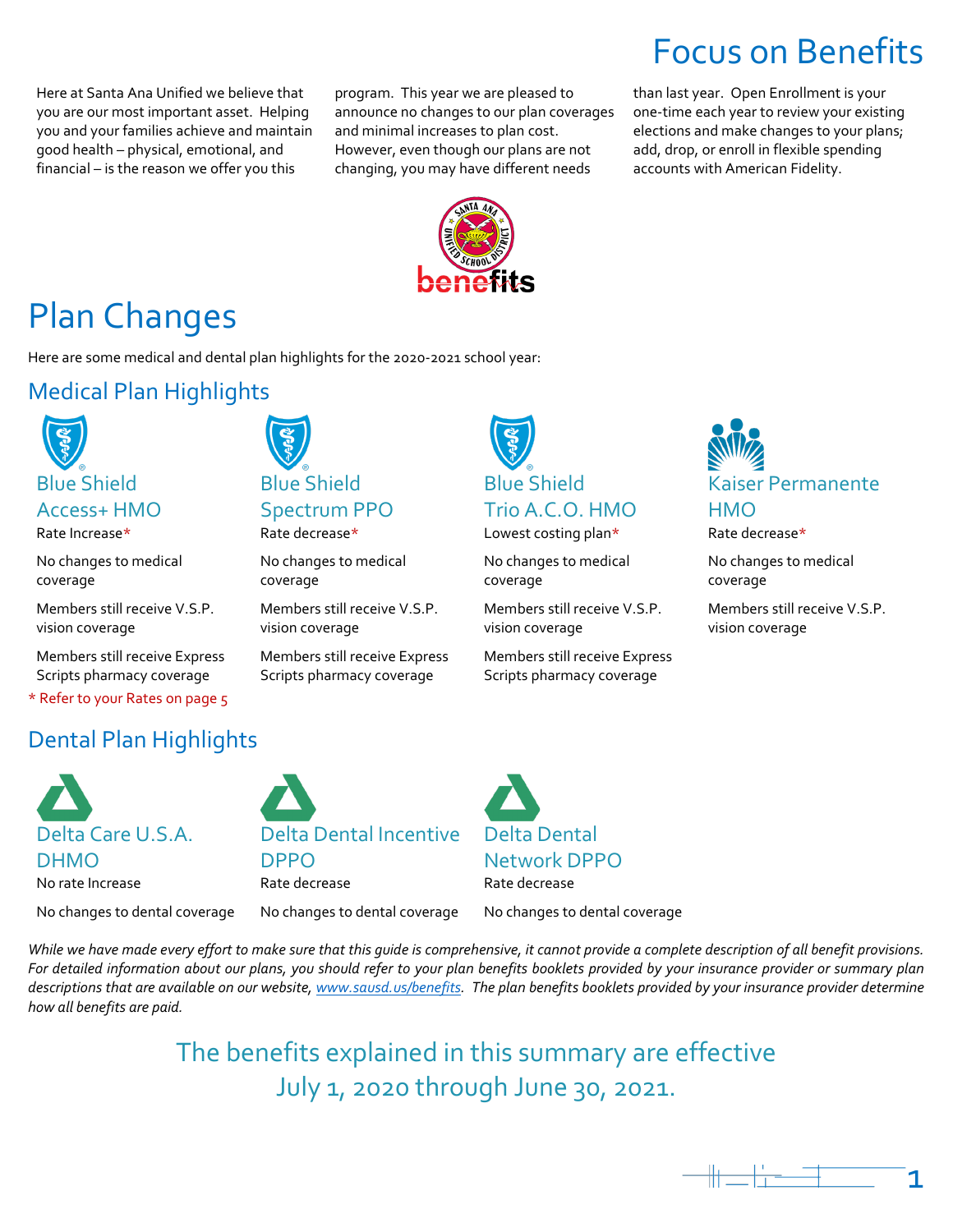## <span id="page-3-0"></span>Who Is Eligible

## FULL-TIME EMPLOYEES

You are eligible to participate in our benefits program if you are an active permanent or probationary Certificated employee on a contract full-time.

## REDUCED-TIME EMPLOYEES

Certificated employees who voluntarily reduce their contract to less than full-time may receive benefits only if they pay for the difference if their reduced contract.

*This is only a summary of the eligibility criteria and is not intended to modify or surpass the requirement of the plan documents and/or the Union contract, and the plan documents/Union contract will rule in the event of any conflict between this summary and the plan documents/Union contract.*

## When Coverage Begins November 2016 | When You Can Enroll

## Open Enrollment

Any Open Enrollment elections will begin July 1.

Open Enrollment has a window of opportunity, is usually two weeks long, and held near the end of the school year.

Open Enrollment announcements will be sent via email and postcard.

## New Employees

The plans you choose as a new employee will give you coverage beginning the first day of the following month from your start date.

For example, if your start date is on August  $14<sup>th</sup>$ , your coverage will begin on September 1st.

## New Family Member

If you add a new family member, their coverage will begin the first of the following month; except for newborn children.

Newborn children will be added to your benefits effective their date of birth.

### **Spouses**

The person you are legally married to under State law, including a same-sex spouse. A copy of the County issued marriage certificate is required to add your spouse.

### Domestic Partners

With proof of a Declaration of Domestic Partnership filed with the California State Secretary. *Any premiums paid for by S.A.U.S.D. for your domestic partner will be deducted on an after-tax basis.*

## Children

Including your Domestic Partner's children, adopted children, and/or stepchildren.

Any child over the age of 26 only if they are handicapped and proof of their handicap is provided to our office before, they turn 19 years old. (See Article 11 of the C.B.A. for more details)

Any child named in a Qualified Medical Child Support Order (Q.M.C.S.O.), as defined by law.

*Your children must be under 26 years old. They do not have to live with you or be enrolled in school. They can be married and living on their own.*

### Open Enrollment

Open Enrollment is usually held sometime in April or May and is the one-time each year you can make changes to your benefits without a qualifying event.

## Qualifying Events

Make sure to notify our office right away if you have a qualifying event and need to make a change to your benefits.

These events include, but are not limited to, the birth or adoption of a baby or child, loss of other coverage, your eligibility for new coverage, a marriage, or a divorce. **You have 30-days to make your changes**.

## Who You Can Cover Who You Cannot Cover

You may not enroll the following family members in our health insurance plans. Family members who are not eligible for our coverage include, but are not limited to:

Parents

**Grandparents** 

**Siblings** 

<span id="page-3-1"></span>2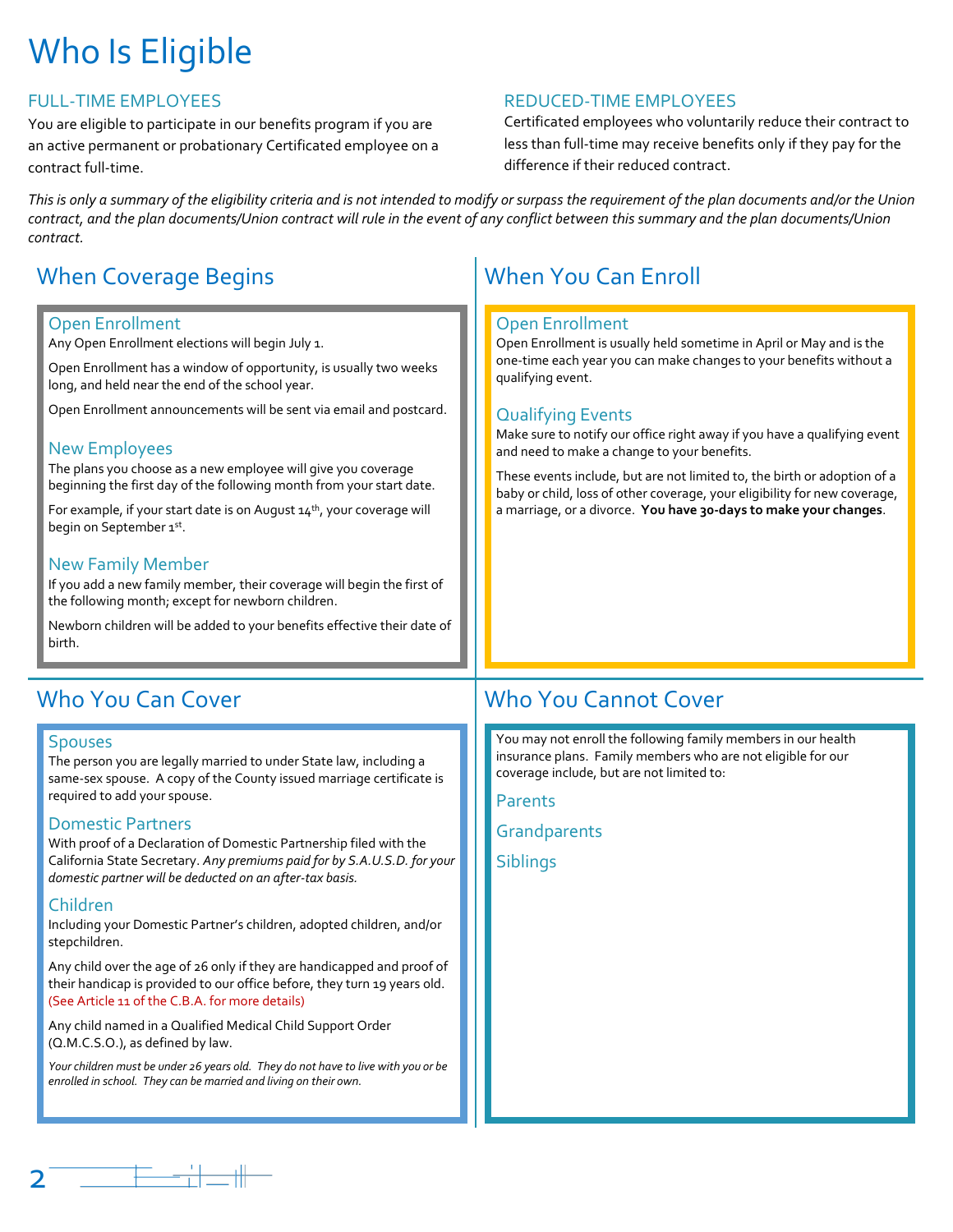## Rules for Changes

Other than Open Enrollment, you can only make changes to your benefits if you have a "qualified event" or a "special enrollment". If you have a "qualified event" and are eligible to make a change to your benefits, you will be required to submit proof of that change or evidence of prior coverage.

There are four basic types of "qualifying events". The following are examples, not a full list.

| Loss of Health Coverage                                              | <b>Changes in Household</b>           | <b>Changes in Residence</b>                                   | <b>Other Qualifying Events</b>                             |
|----------------------------------------------------------------------|---------------------------------------|---------------------------------------------------------------|------------------------------------------------------------|
| If you lost your current<br>coverage. This includes a job-           | Like getting married or a<br>divorce. | If you move to a different ZIP<br>Code or County that affects | Changes in your employment<br>that affect the coverage you |
| related, individual*, and/or a<br>student plan.                      | Having a baby or adopting a           | your access to network<br>providers.                          | qualify for.                                               |
|                                                                      | child.                                |                                                               | A change in your eligibility for<br>Medicare or Medicaid.  |
| If you are no longer eligible for<br>Medicare, Medicaid, or C.H.I.P. | Experiencing a death in your          |                                                               |                                                            |
|                                                                      | family.                               |                                                               | A court order, including a                                 |
| When you turn 26 years old and                                       |                                       |                                                               | Qualified Medical Child Support                            |
| lose your coverage through                                           |                                       |                                                               | Order (Q.M.C.S.O.).                                        |

## Two rules apply when making changes to your benefits during the year:

1. Any change you make must relate with the change in status, AND

your parent's plan.

2. You must notify our office and make the change before or within 30-days of the date the "qualified event" occurs

You are responsible for notifying our office of your dependent(s) that become INELIGIBLE due to a divorce or, if they become an overage dependent, before or within 30-days of the "qualified event". Failure to do so may jeopardize your dependent's right to COBRA Continuation Coverage.

\* A loss of individual coverage due to nonpayment of premiums is not a qualifying event.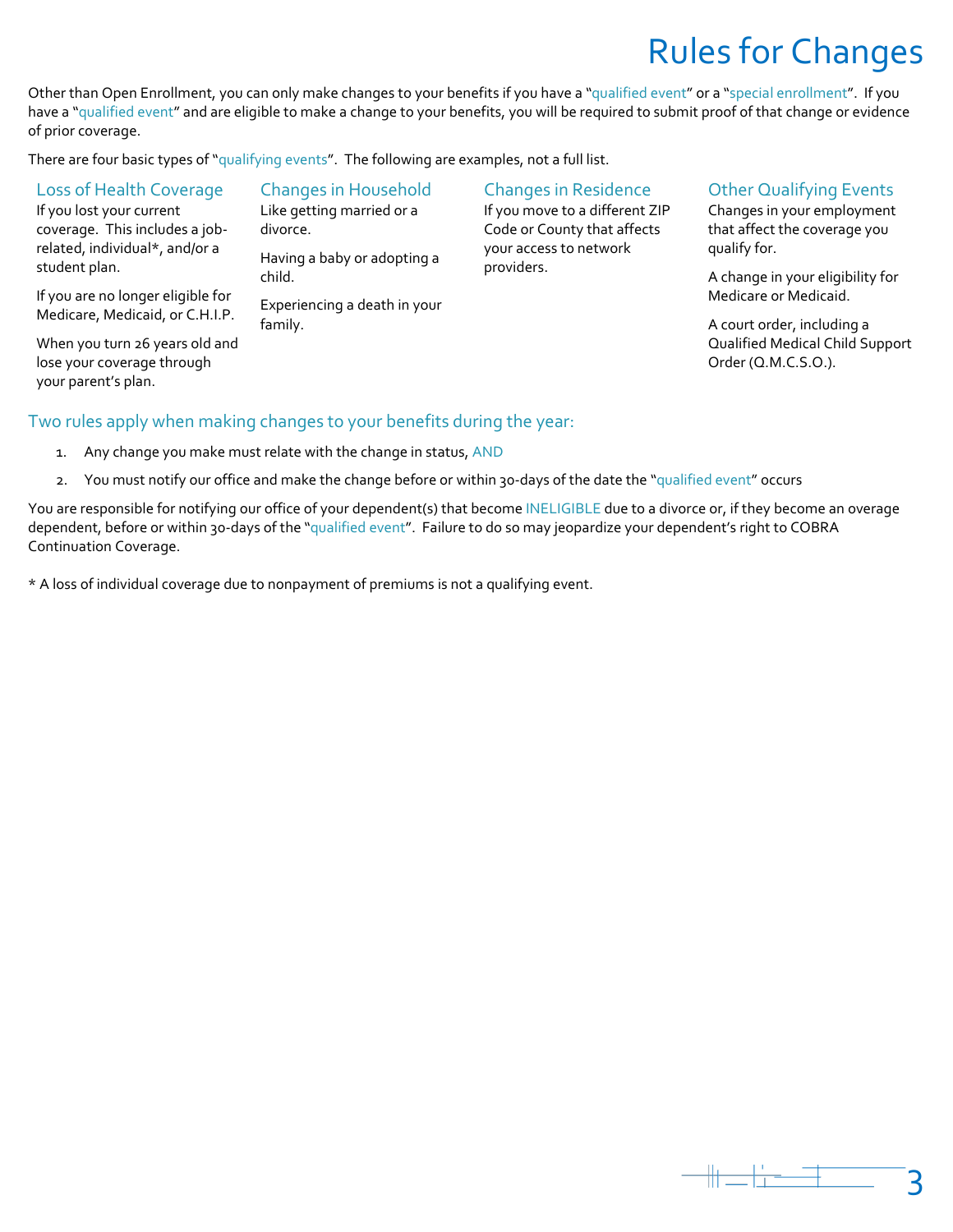## Coordination of Benefits

Available to married Certificated and Management benefits eligible employees only.

## Coordinating Medical

## How It Works

One of the married couple waives their benefits and their spouse covers them and their dependents.

## The Incentive

No medical premium is paid by either employee. The medical cost is waived for both of you and SAUSD covers the cost.

## <span id="page-5-0"></span>Dual Coverage How It Works

Both of the married couple enroll in their benefits. One spouse pays the higher medical rate, such as family or twoparty, and the other spouse pays the single medical rate.

## The Incentive

<span id="page-5-1"></span>Co-payments and medical services are covered at 100%. If you are enrolled in the Blue Shield PPO, you have to meet both your medical and prescription deductibles before any services are covered at 100%.

## Telephone Appointments

## Blue Shield Members

Heal™ and Teladoc™ let you see a doctor at a time and place that is best for you.

Heal™ is only available for Blue Shield PPO members in Los Angeles, Orange County, San Francisco, Oakland, Berkeley, San Diego, and the Peninsula to San Jose.

The cost to use Heal™ is the same as your plan's copay and Teladoc™ has a \$5 copay for both HMO and PPO members.



8 a.m. to 8 p.m. daily Phone: (844) 644-4325 (PPO Members Only)



Phone: (800) 835-2362 [teladoc.com/bsc](https://member.teladoc.com/bsc) Smartphone app also available

## Kaiser Permanente Members

Get care from a doctor where they are. If you have a minor health condition or need a follow-up, you may be able to talk to a doctor by video or phone.

Before you can use Kaiser's video or telephone appointment service, you need an in-person appointment and need to register o[n kp.org](https://healthy.kaiserpermanente.org/) before you can receive a video or phone appointment.



Monday through Friday 7 a.m. to 7 p.m. Phone: (833) KP4CARE (574-2273)

<span id="page-5-2"></span>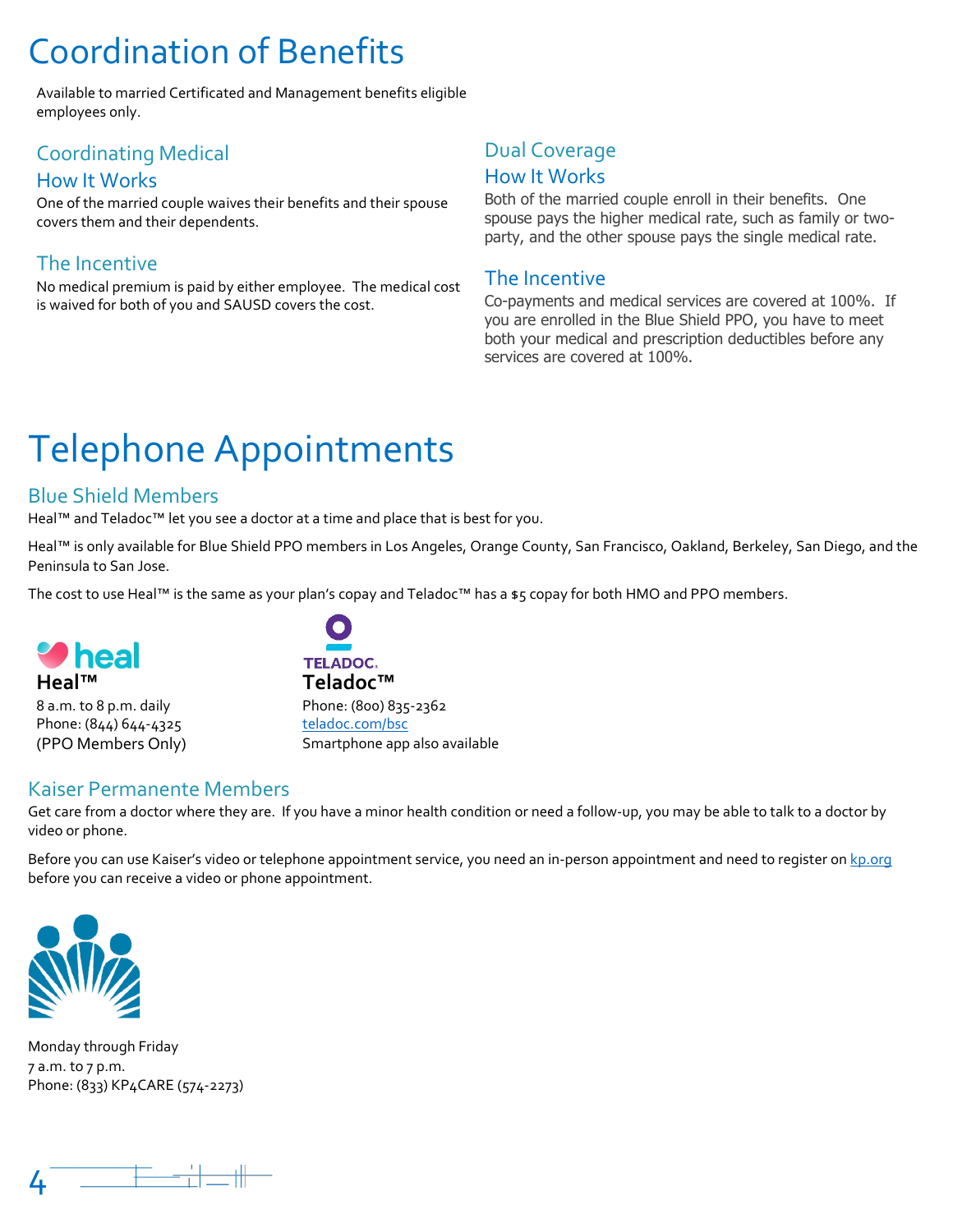## Rates

All S.A.U.S.D. employees pay for their medical insurance coverage. Be sure to look at the appropriate chart for your specific rates. Your contributions for health insurance are deducted on a month-to-month basis, are pre-tax, and calculated each pay period, which effectively lowers your tax liability.

## Rates are effective: July 1, 2020 through June 30, 2021

## Rates for Certificated Employees Hired BEFORE July 1, 2018

|                                       |                                   | <b>Medical Rates</b>                         |                                                 |                                    |                                            | <b>Dental Rates</b>                             |                                                      |
|---------------------------------------|-----------------------------------|----------------------------------------------|-------------------------------------------------|------------------------------------|--------------------------------------------|-------------------------------------------------|------------------------------------------------------|
|                                       | <u>(ई)</u>                        |                                              | $\widetilde{\mathcal{E}}$                       | <b>Sultz</b>                       |                                            |                                                 |                                                      |
|                                       | <b>Blue Shield</b><br>Access+ HMO | <b>Blue Shield</b><br>Spectrum<br><b>PPO</b> | <b>Blue Shield</b><br>Trio A.C.O.<br><b>HMO</b> | Kaiser<br>Permanente<br><b>HMO</b> | <b>Delta Care</b><br>U.S.A.<br><b>DHMO</b> | <b>Delta Dental</b><br>Incentive<br><b>DPPO</b> | <b>Delta Dental</b><br><b>Network</b><br><b>DPPO</b> |
| Single Employee only                  |                                   |                                              |                                                 |                                    |                                            |                                                 |                                                      |
| <b>Total Plan Cost</b>                | \$818.86                          | \$1,091.27                                   | \$587.85                                        | \$657.11                           | \$21.32                                    | \$67.70                                         | \$54.16                                              |
| S.A.U.S.D. Pays                       | $- $753.35$                       | $-$ \$927.57                                 | $-$ \$576.10                                    | $-$ \$617.69                       | $- $21.32$                                 | $-$ \$67.70                                     | $-$ \$54.16                                          |
| <b>Employee Pays</b>                  | \$65.51                           | \$163.70                                     | \$11.75                                         | \$39.42                            | \$0.00                                     | \$0.00                                          | \$0.00                                               |
| TWO-Party Employee +1 dependent       |                                   |                                              |                                                 |                                    |                                            |                                                 |                                                      |
| <b>Total Plan Cost</b>                | \$1,693.50                        | \$2,266.82                                   | \$1,214.28                                      | \$1,309.51                         | \$35.20                                    | \$188.19                                        | \$150.55                                             |
| S.A.U.S.D. Pays                       | $- $1,558.02$                     | $- $1,926.80$                                | $- $1,189.99$                                   | $- $1,230.94$                      | $- $35.20$                                 | $-$ \$61.91                                     | $- $55.51$                                           |
| <b>Employee Pays</b>                  | \$135.48                          | \$340.02                                     | \$24.29                                         | \$78.57                            | \$0.00                                     | \$126.28                                        | \$95.04                                              |
| Family Employee +2 or more dependents |                                   |                                              |                                                 |                                    |                                            |                                                 |                                                      |
| <b>Total Plan Cost</b>                | \$2,439.41                        | \$3,255.53                                   | \$1,750.37                                      | \$1,857.65                         | \$52.02                                    | \$255.99                                        | \$204.75                                             |
| S.A.U.S.D. Pays                       | $-$ \$2,244.26                    | - \$2,767.20                                 | - \$1,715.36                                    | $- $1,746.19$                      | $- $52.02$                                 | $- $61.92$                                      | $- $55.51$                                           |
| <b>Employee Pays</b>                  | \$195.15                          | \$488.33                                     | \$35.01                                         | \$111.46                           | \$0.00                                     | \$194.08                                        | \$149.24                                             |

## Rates for Certificated Employees Hired AFTER July 1, 2018

| Single Employee only                  |                |               |               |               |            |             |             |
|---------------------------------------|----------------|---------------|---------------|---------------|------------|-------------|-------------|
| <b>Total Plan Cost</b>                | \$818.86       | \$1,091.27    | \$587.85      | \$657.11      | \$21.32    | \$67.70     | \$5416      |
| S.A.U.S.D. Pays                       | $-$ \$576.10   | $-$ \$576.10  | $-$ \$576.10  | $-$ \$576.10  | $- $21.32$ | $-$ \$67.70 | $- $54.16$  |
| <b>Employee Pays</b>                  | \$242.76       | \$515.17      | \$11.75       | \$81.01       | \$0.00     | \$0.00      | \$0.00      |
| TWO-Party Employee +1 dependent       |                |               |               |               |            |             |             |
| <b>Total Plan Cost</b>                | \$1,693.50     | \$2,266.82    | \$1,214.28    | \$1,309.51    | \$35.20    | \$188.19    | \$150.55    |
| S.A.U.S.D. Pays                       | $- $1,189.99$  | $- $1,189.99$ | $- $1,189.99$ | $- $1,189.99$ | $- $35.20$ | $-$ \$61.91 | $-$ \$55.51 |
| <b>Employee Pays</b>                  | \$503.51       | \$1,076.83    | \$24.29       | \$119.52      | \$0.00     | \$126.28    | \$95.04     |
| Family Employee +2 or more dependents |                |               |               |               |            |             |             |
| <b>Total Plan Cost</b>                | \$2,439.41     | \$3,255.53    | \$1,750.37    | \$1,857.65    | \$52.02    | \$255.99    | \$204.75    |
| S.A.U.S.D. Pays                       | $-$ \$1,715.36 | $- $1,715.36$ | $- $1,715.36$ | $- $1,715.36$ | $- $52.02$ | $-$ \$61.91 | $-$ \$55.51 |
| <b>Employee Pays</b>                  | \$724.05       | \$1,540.17    | \$35.01       | \$142.29      | \$0.00     | \$194.08    | \$149.24    |

**Blue Shield rates include**: Medical, Express Scripts pharmacy, and V.S.P. vision coverage **Kaiser Permanente rates include**: Medical, Kaiser pharmacy, and V.S.P. vision coverage

**Certificated employees hired after July 1, 2018 pay their contracted percentage for the lowest costing medical HMO for two consecutive years. After the two years, they pay the lower hired before July 1, 2018 rates. For more information about contracted percentages, you should refer to the SAEA contract.**

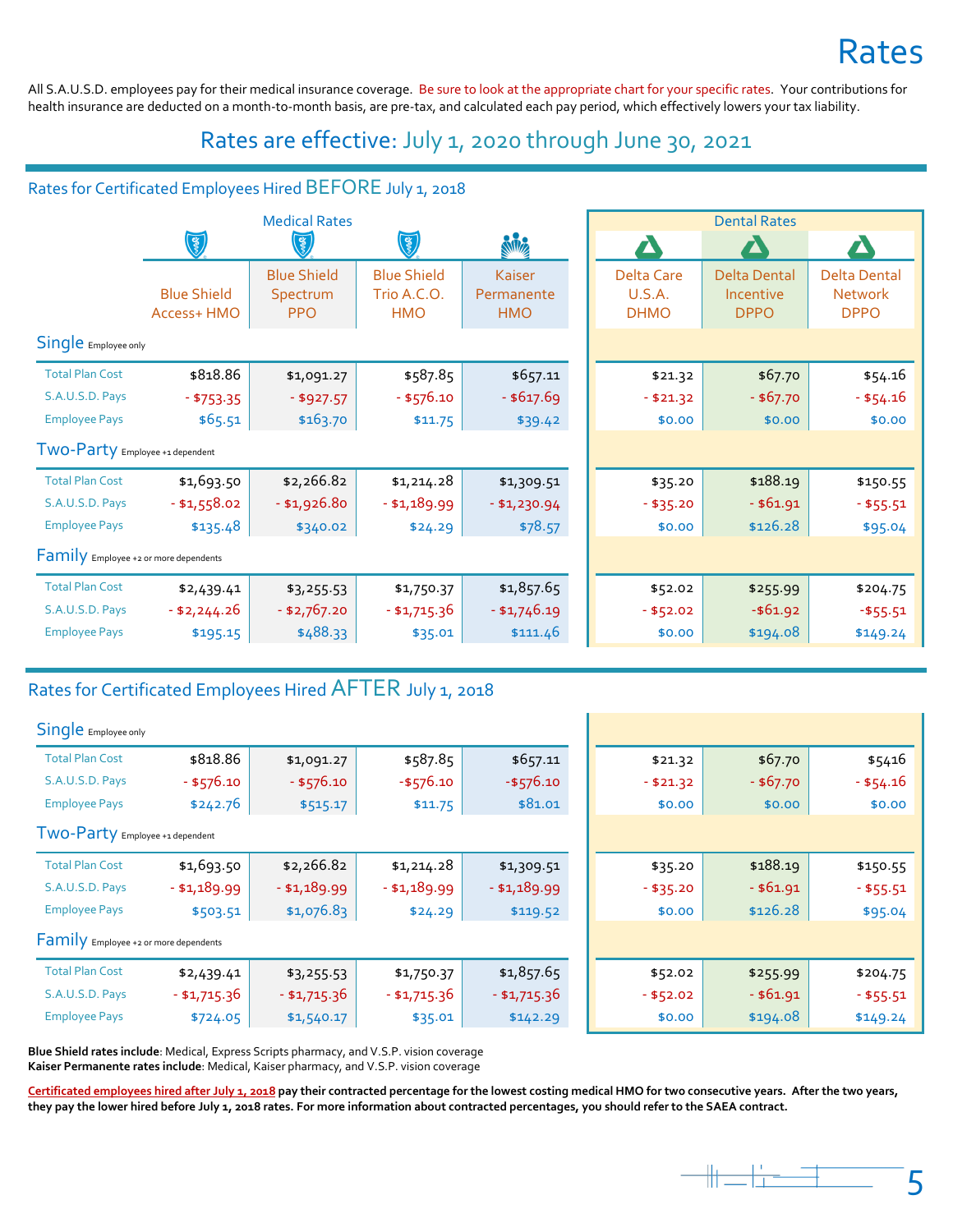## <span id="page-7-0"></span>Medical HMO Plans

Medical coverage provides you with benefits that keep you healthy like preventive care screenings and access to urgent care. It also provides important financial protection if you have a serious medical condition. The following chart shows the medical HMO plans offered to S.A.U.S.D. employees.

|                                                           |                                          | Blue Shield Trio A.C.O. HMO<br>Same Coverage as Access+ HMO<br>Smaller Blue Shield HMO Network<br>Lower Employee Cost | VS.                                                                                    | <b>Blue Shield Access+ HMO</b><br>Same Coverage as Trio A.C.O. HMO<br>Full Blue Shield HMO Network<br>Higher Employee Cost |                                           |                                        |  |
|-----------------------------------------------------------|------------------------------------------|-----------------------------------------------------------------------------------------------------------------------|----------------------------------------------------------------------------------------|----------------------------------------------------------------------------------------------------------------------------|-------------------------------------------|----------------------------------------|--|
|                                                           |                                          |                                                                                                                       |                                                                                        | $\frac{8}{3}$                                                                                                              |                                           |                                        |  |
|                                                           |                                          | <b>Blue Shield</b><br>Trio A.C.O. HMO                                                                                 |                                                                                        | <b>Blue Shield</b><br>Access+ HMO                                                                                          |                                           | <b>Kaiser Permanente</b><br><b>HMO</b> |  |
| Rates                                                     |                                          | All Employees                                                                                                         | <b>Employees Hired</b><br>Before 07/01/18                                              | <b>Employees Hired</b><br>After 07/01/18                                                                                   | <b>Employees Hired</b><br>Before 07/01/18 | & Employees Hired<br>After 07/01/18    |  |
|                                                           | Single<br><b>Employee Only</b>           | \$11.75                                                                                                               | \$65.51                                                                                | \$242.76                                                                                                                   | \$39.42                                   | \$81.01                                |  |
|                                                           | Two-Party<br>Employee +1 dependent       | \$24.29                                                                                                               | \$135.48                                                                               | \$503.51                                                                                                                   | \$78.57                                   | \$119.52                               |  |
|                                                           | Family<br>Employee +2 or more dependents | \$35.01                                                                                                               | \$195.15                                                                               | \$724.05                                                                                                                   | \$111.46                                  | \$142.29                               |  |
| <b>Calendar Year Deductible</b>                           |                                          |                                                                                                                       | None                                                                                   |                                                                                                                            |                                           | None                                   |  |
| <b>Calendar Year Out-of-</b><br><b>Pocket Maximum</b>     |                                          | \$2,000 per person<br>\$4,000 per family                                                                              |                                                                                        | \$1,500 per person<br>\$3,000 per family                                                                                   |                                           |                                        |  |
| Lifetime Benefit<br>Maximum                               |                                          | Unlimited                                                                                                             |                                                                                        |                                                                                                                            | Unlimited                                 |                                        |  |
| <b>Office Visits</b>                                      |                                          |                                                                                                                       |                                                                                        |                                                                                                                            |                                           |                                        |  |
| <b>Primary Provider</b><br><b>Specialist Office Visit</b> |                                          | \$20 Copay<br>\$20 Copay<br>When you are referred by your primary provider                                            |                                                                                        |                                                                                                                            | \$20 Copay<br>\$20 Copay                  |                                        |  |
|                                                           |                                          |                                                                                                                       | Trio \$20 Copay / Access+ \$30 Copay<br>When you self-refer within your provider group |                                                                                                                            |                                           |                                        |  |
|                                                           | <b>Preventive Services</b>               |                                                                                                                       | Plan Pays 100%                                                                         |                                                                                                                            |                                           | Plan Pays 100%                         |  |
| <b>Chiropractic Care</b>                                  |                                          | \$10<br>Up to 30 visits per year                                                                                      |                                                                                        | Not Covered                                                                                                                |                                           |                                        |  |
| Labs and X-Rays                                           |                                          | Plan Pays 100%                                                                                                        |                                                                                        | Plan Pays 100%                                                                                                             |                                           |                                        |  |
| Hospitalization                                           |                                          |                                                                                                                       |                                                                                        |                                                                                                                            |                                           |                                        |  |
| Inpatient                                                 |                                          |                                                                                                                       | \$250 Copay<br>Per Admission                                                           |                                                                                                                            |                                           | \$250 Copay<br>Per Admission           |  |
| <b>Outpatient Surgery</b>                                 |                                          |                                                                                                                       | Plan Pays 100%                                                                         |                                                                                                                            |                                           | \$20 Copay                             |  |
| <b>Emergency Services</b>                                 |                                          |                                                                                                                       |                                                                                        |                                                                                                                            |                                           |                                        |  |
| <b>Urgent Care</b>                                        |                                          |                                                                                                                       | \$20 Copay                                                                             |                                                                                                                            | \$20 Copay                                |                                        |  |
|                                                           | <b>Emergency Room</b>                    |                                                                                                                       | \$150 Copay<br>Waived if admitted                                                      |                                                                                                                            | \$150 Copay<br>Waived if admitted         |                                        |  |

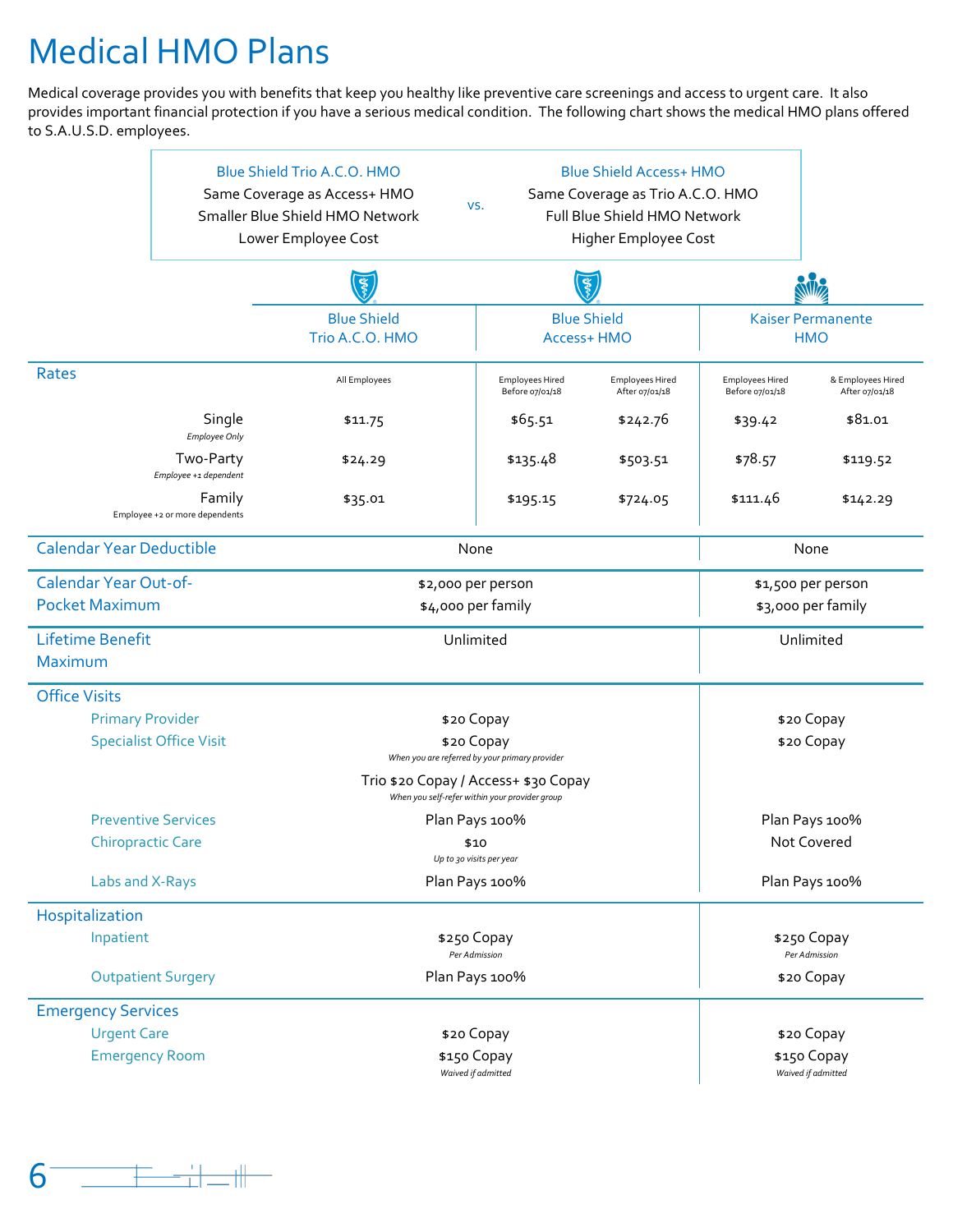## <span id="page-8-0"></span>Prescription Coverage with Medical HMO Plans

If you enroll in any of our medical plans, you and your dependents will receive prescription coverage. The following chart shows the prescription coverage included with our medical HMO plans.

|                                                                                   | Blue Shield Trio A.C.O. HMO and<br>Access+ HMO        | <b>Kaiser Permanente</b><br><b>HMO</b> |  |
|-----------------------------------------------------------------------------------|-------------------------------------------------------|----------------------------------------|--|
|                                                                                   |                                                       |                                        |  |
|                                                                                   | Express Scripts*                                      | <b>Kaiser Pharmacy</b>                 |  |
| <b>Prescription Calendar Year</b><br>Deductible                                   | \$150 per person<br>For a brand name Rx               | None                                   |  |
| <b>Calendar Year Out-of-Pocket</b>                                                | \$4,600 per person                                    | Combined with medical                  |  |
| Maximum                                                                           | \$9,200 per family                                    |                                        |  |
| <b>Pharmacy Copays</b>                                                            |                                                       |                                        |  |
| Generic                                                                           | \$10 Copay                                            | \$10 Copay                             |  |
| <b>Preferred Brand Name</b>                                                       | \$25 Copay<br>After Rx deductible of \$150 per person | \$20 Copay                             |  |
| Non-Preferred Brand Name                                                          | \$40 Copay<br>After Rx deductible of \$150 per person | Not Applicable                         |  |
| <b>Supply Limit</b>                                                               | 30 Days                                               | 30 Days                                |  |
| <b>Mail Order Copays</b>                                                          |                                                       |                                        |  |
| Generic                                                                           | \$20 Copay                                            | \$20 Copay                             |  |
| <b>Preferred Brand Name</b>                                                       | \$50 Copay<br>After Rx deductible of \$150 per person | \$40 Copay                             |  |
| Non-Preferred Brand Name<br>\$80 Copay<br>After Rx deductible of \$150 per person |                                                       | Not Applicable                         |  |
| <b>Supply Limit</b>                                                               | 90 Days                                               | 100 Days                               |  |

## \*Express Scripts Advantage Plus Utilization Management Program

Express Scripts uses these strategies to help manage the high-cost and high-utilization of specialty and non-specialty medications.

Employees may be required to participate in the following programs when filling their prescriptions:

| <b>Drug Quantity Management</b> | Drug quantity management is required for medications prescribed "as needed" for which the days of<br>supply cannot be inferred from the prescription (migraine medications, inhalers, creams, ointments). |
|---------------------------------|-----------------------------------------------------------------------------------------------------------------------------------------------------------------------------------------------------------|
| Step-Therapy                    | Step-therapy is required for most non-specialty drugs, including therapies for diabetes, high-blood<br>pressure, depression, and ulcers.                                                                  |
| <b>Prior Authorization</b>      | Prior authorization is required for most specialty drugs.                                                                                                                                                 |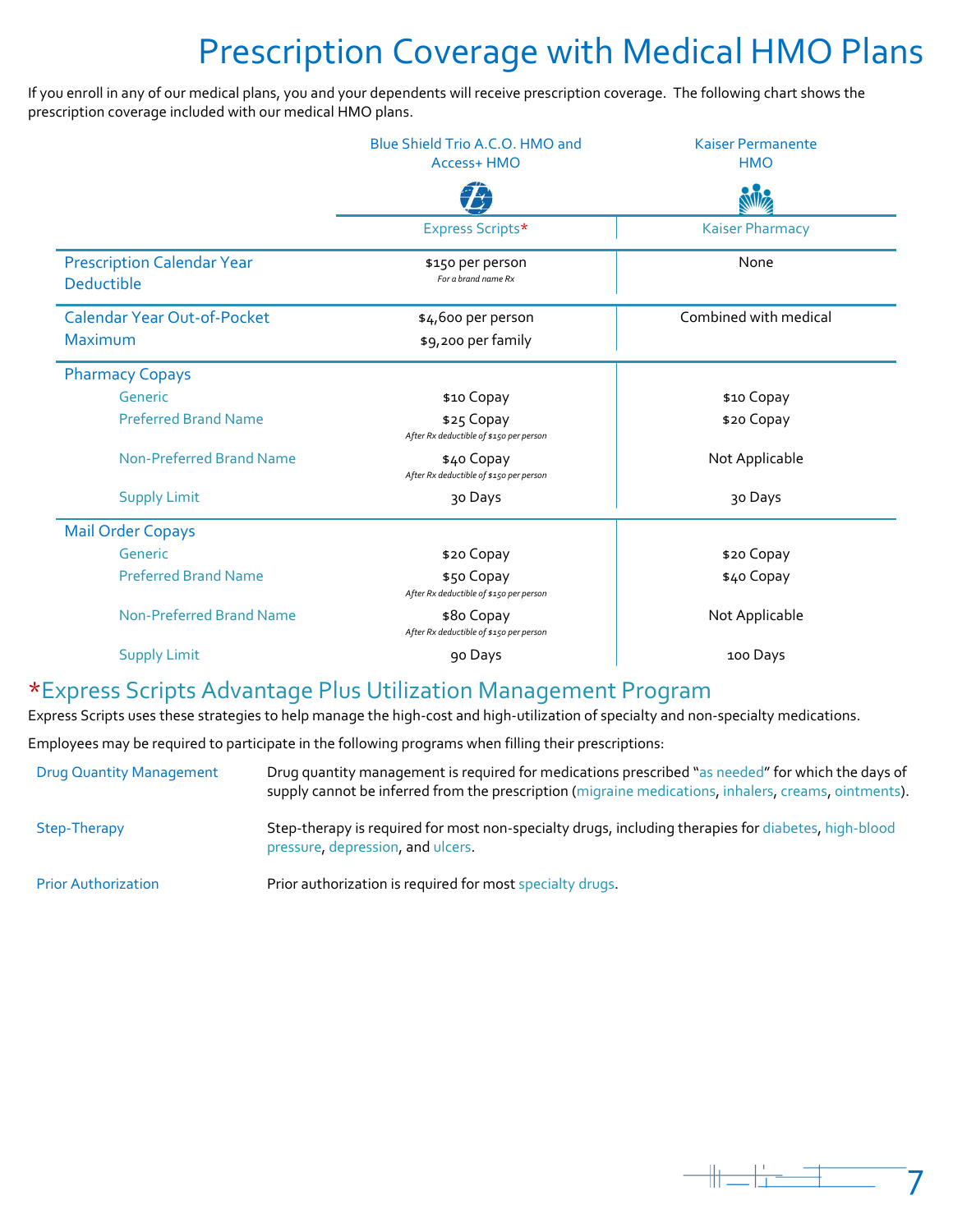## <span id="page-9-0"></span>Medical PPO Plan

Medical coverage provides you with benefits that keep you healthy like, Preventive care screenings and access to urgent care. It also provides important financial protection if you have a serious medical condition. The following chart shows the medical PPO plan offered to SAUSD employees.

|                                          | g                                          |                                          |  |
|------------------------------------------|--------------------------------------------|------------------------------------------|--|
|                                          |                                            | <b>Blue Shield Spectrum PPO</b>          |  |
| <b>Rates</b>                             | <b>Employees Hired</b><br>Before 07/01/18  | <b>Employees Hired</b><br>After 07/01/18 |  |
| Single<br>Employee Only                  | \$163.70                                   | \$515.17                                 |  |
| Two-Party<br>Employee +1 dependent       | \$340.02                                   | \$1,076.83                               |  |
| Family<br>Employee +2 or more dependents | \$488.33                                   | \$1,540.17                               |  |
|                                          | <b>In-Network Coverage</b>                 | <b>Out-of-Network Coverage</b>           |  |
| <b>Calendar Year Deductible</b>          | \$300 per person                           | \$600 per person                         |  |
|                                          | \$600 per family                           | \$1,200 per family                       |  |
| <b>Calendar Year Out-of-Pocket</b>       | \$2,800 per person                         | \$4,600 per person                       |  |
| Maximum                                  | \$5,600 per family                         | \$9,600 per family                       |  |
| Lifetime Benefit Maximum                 | Unlimited                                  | Unlimited                                |  |
| <b>Office Visits</b>                     |                                            |                                          |  |
| <b>Primary Provider</b>                  | \$20 Copay                                 | Plan pays 60%*                           |  |
| <b>Specialist Office Visit</b>           | \$20 Copay                                 | Plan pays 60%*                           |  |
| <b>Preventive Services</b>               | Plan pays 100%                             | Not Covered                              |  |
| <b>Chiropractic Care</b>                 | Plan pays 80%*<br>Up to 50 visits per year | Plan pays 60%*                           |  |
| Labs and X-Rays                          | Plan pays 80%*                             | Plan pays 60%*                           |  |
| Hospitalization                          |                                            |                                          |  |
| Inpatient                                | Plan pays 80%*                             | Plan pays 60%*                           |  |
| <b>Outpatient Surgery</b>                | Plan pays 80%*                             | Plan pays 60%*                           |  |
| <b>Emergency Services</b>                |                                            |                                          |  |
| <b>Urgent Care</b>                       | \$20 Copay                                 | Plan pays 60%*                           |  |
| <b>Emergency Room</b>                    | \$150 Copay<br>Waived if admitted          | \$150 Copay<br>Waived if admitted        |  |
|                                          | + 10% Physician Services*                  | + 10% Physician Services*                |  |
|                                          |                                            | *After Deductible                        |  |

<span id="page-9-1"></span>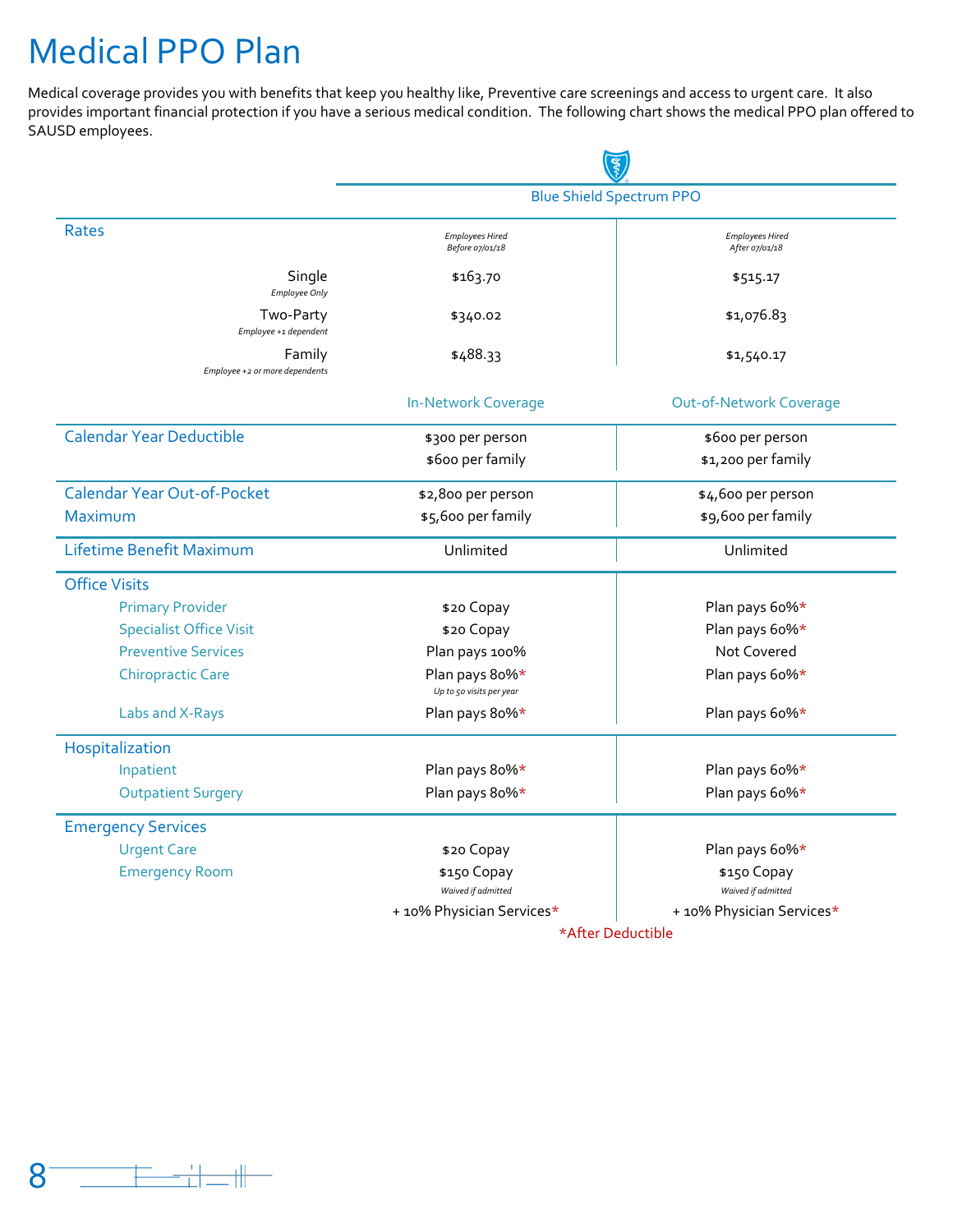## Prescription Coverage with Medical PPO Plan

If you enroll in any of our medical plans you and your dependents will receive prescription coverage. The following chart shows the prescription coverage offered with our medical PPO plan.

|                                                 | <b>Blue Shield Spectrum PPO</b>                        |                                                                            |  |
|-------------------------------------------------|--------------------------------------------------------|----------------------------------------------------------------------------|--|
|                                                 |                                                        |                                                                            |  |
|                                                 |                                                        | Express Scripts <sup>1</sup>                                               |  |
|                                                 | <b>In-Network Coverage</b>                             | <b>Out-of-Network Coverage</b>                                             |  |
| <b>Prescription Calendar Year</b><br>Deductible | \$150 per person<br>For a brand name Rx                | \$150 per person<br>For a brand name Rx                                    |  |
| <b>Calendar Year Out-of-Pocket</b>              | \$3,800 per person                                     | \$2,000 per person                                                         |  |
| <b>Maximum</b>                                  | \$7,600 per family                                     | \$4,000 per family                                                         |  |
| <b>Pharmacy Copays</b>                          |                                                        |                                                                            |  |
| Generic                                         | \$10 Copay                                             | \$10 Copay<br>Then plan pays 75%                                           |  |
| <b>Preferred Brand Name</b>                     | \$25 Copay*<br>After Rx deductible of \$150 per person | \$25 Copay*<br>After Rx deductible of \$150 per person, then plan pays 75% |  |
| Non-Preferred Brand Name                        | \$40 Copay*<br>After Rx deductible of \$150 per person | \$40 Copay*<br>After Rx deductible of \$150 per person, then plan pays 75% |  |
| <b>Supply Limit</b>                             | 30 Days                                                | 30 Days                                                                    |  |
| <b>Mail Order Copays</b>                        |                                                        |                                                                            |  |
| Generic                                         | \$20 Copay                                             | Not Covered                                                                |  |
| <b>Preferred Brand Name</b>                     | \$50 Copay*<br>After Rx deductible of \$150 per person | Not Covered                                                                |  |
| Non-Preferred Brand Name                        | \$8oCopay*<br>After Rx deductible of \$150 per person  | Not Covered                                                                |  |
| <b>Supply Limit</b>                             | 90 Days                                                | Not Applicable                                                             |  |
|                                                 |                                                        | *After Deductible                                                          |  |

## 1 Express Scripts Advantage Plus Utilization Management Program

Express Scripts uses these strategies to help manage the high-cost and high-utilization of specialty and non-specialty medications.

Employees may be required to participate in the following programs when filling their prescriptions:

| <b>Drug Quantity Management</b> | Drug quantity management is required for medications prescribed "as needed" for which the days of<br>supply cannot be inferred from the prescription (migraine medications, inhalers, creams, ointments). |
|---------------------------------|-----------------------------------------------------------------------------------------------------------------------------------------------------------------------------------------------------------|
| Step-Therapy                    | Step-therapy is required for most non-specialty drugs, including therapies for diabetes, high-blood<br>pressure, depression, and ulcers.                                                                  |
| <b>Prior Authorization</b>      | Prior authorization is required for most specialty drugs.                                                                                                                                                 |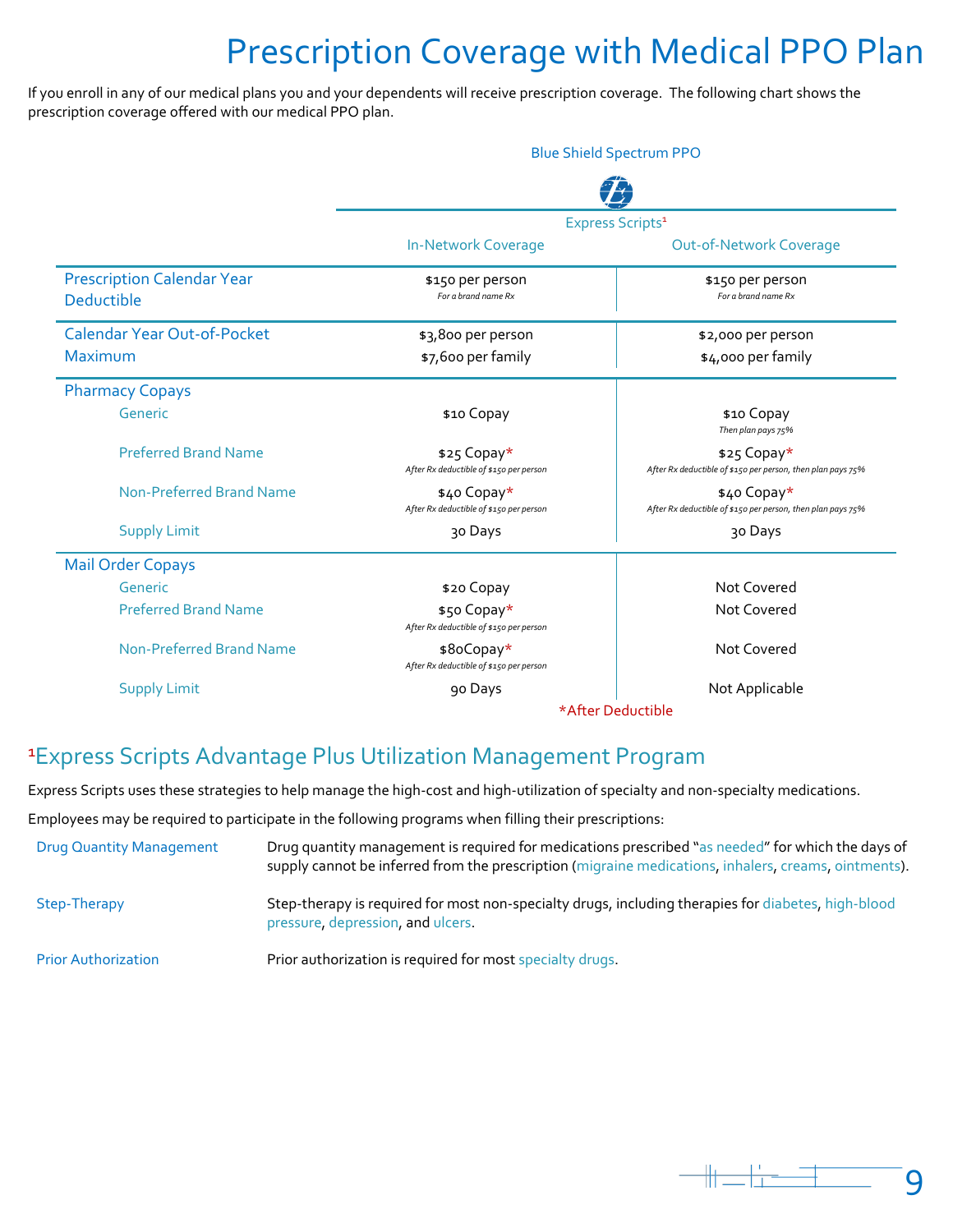## <span id="page-11-0"></span>Dental PPO Plans

S.A.U.S.D. gives you a choice of two dental PPO plans. When you enroll in a Delta Dental DPPO plan, you have the choice of visiting any dentist you choose, including in-network preferred providers and non-network premier providers. You receive the highest level of benefits when you visit an in-network preferred provider.

Contact Delta Dental at (800) 499-3001 or visit their website a[t www.deltadentalins.com](https://www.deltadentalins.com/) to find to dentist near you.

|                                                |                                          | <b>Delta Dental</b>                                                                                                                                                                                                                                               |                                          | <b>Delta Dental</b>                                |  |
|------------------------------------------------|------------------------------------------|-------------------------------------------------------------------------------------------------------------------------------------------------------------------------------------------------------------------------------------------------------------------|------------------------------------------|----------------------------------------------------|--|
|                                                |                                          | Incentive DPPO*                                                                                                                                                                                                                                                   | <b>Network DPPO</b>                      |                                                    |  |
| Rates                                          |                                          | <b>Employees Hired</b><br>Before or After 10/14/08                                                                                                                                                                                                                |                                          | <b>Employees Hired</b><br>Before or After 10/14/08 |  |
| Single<br>Employee Only                        |                                          | \$0.00                                                                                                                                                                                                                                                            | \$0.00                                   |                                                    |  |
| Two-Party<br>Employee +1 dependent             |                                          | \$126.28                                                                                                                                                                                                                                                          |                                          | \$95.04                                            |  |
| Family<br>Employee +2 or more dependents       |                                          | \$194.08                                                                                                                                                                                                                                                          |                                          | \$149.24                                           |  |
|                                                | In-Network<br><b>Preferred Providers</b> | Out of Network<br><b>Premier Providers</b>                                                                                                                                                                                                                        | In-Network<br><b>Preferred Providers</b> | Out of Network<br><b>Premier Providers</b>         |  |
| <b>Calendar Year Deductible</b>                | None                                     | \$25 per person<br>\$75 per family<br>Waived for diagnostic and<br>Preventive                                                                                                                                                                                     | None                                     | None                                               |  |
| <b>Calendar Year Benefit</b><br><b>Maximum</b> | \$2,000 per person                       | \$1,500 per person                                                                                                                                                                                                                                                | \$2,000 per person                       | \$1,200 per person                                 |  |
| <b>Waiting Period</b>                          | None                                     | None                                                                                                                                                                                                                                                              | None                                     | None                                               |  |
| <b>Diagnostic and Preventive</b>               | Plan pays 70-100%                        | Plan pays 70-100%                                                                                                                                                                                                                                                 | Plan pays 100%                           | Plan pays 50%                                      |  |
| <b>Basic Services</b>                          |                                          |                                                                                                                                                                                                                                                                   |                                          |                                                    |  |
| Fillings                                       | Plan pays 70-100%                        | Plan pays 70-100%<br>After Deductible                                                                                                                                                                                                                             | Plan pays 100%                           | Plan pays 50%                                      |  |
| <b>Root Canals</b>                             | Plan pays 70-100%                        | Plan pays 70-100%<br>After Deductible                                                                                                                                                                                                                             | Plan pays 100%                           | Plan pays 50%                                      |  |
| <b>Major Services</b>                          |                                          |                                                                                                                                                                                                                                                                   |                                          |                                                    |  |
| Prosthodontics                                 | Plan pays 50%                            | Plan pays 50%<br>After Deductible                                                                                                                                                                                                                                 | Plan pays 50%                            | Plan pays 50%                                      |  |
| <b>Other Major Services</b>                    | Plan pays 70-100%                        | Plan pays 70-100%<br>After Deductible                                                                                                                                                                                                                             | Plan pays 100%                           | Plan pays 50%                                      |  |
| <b>Orthodontia Services</b>                    |                                          |                                                                                                                                                                                                                                                                   |                                          |                                                    |  |
| Orthodontia                                    | Plan pays 50%                            | Plan pays 50%                                                                                                                                                                                                                                                     | Plan pays 50%                            | Plan pays 50%                                      |  |
| Lifetime Maximum                               | \$500                                    | \$500                                                                                                                                                                                                                                                             | \$1,000                                  | \$1,000                                            |  |
| <b>Adults &amp; Children</b>                   | Covered                                  | Covered<br>*The Incentive plan pays 70% for the first year of coverage.<br>This percentage increases by 10% each year to a max of<br>100% only if you use the coverage for one full routine exam<br>at least once a year. If you do not use the plan for one full | Covered                                  | Covered                                            |  |

routine exam at least once a year, your percentage will remain at the level you reached the previous year.

<span id="page-11-1"></span>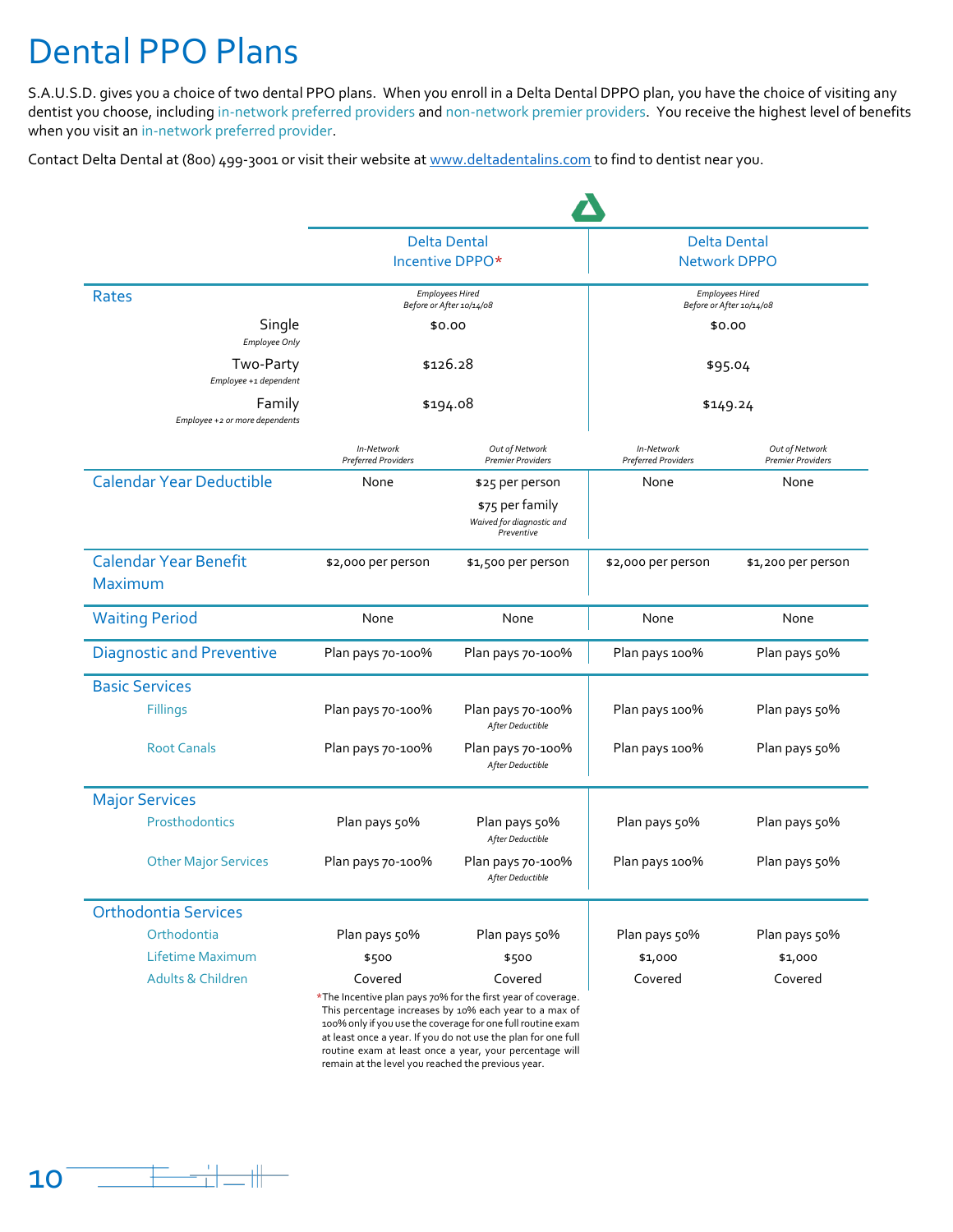## Dental HMO Plan

Delta Care is a dental HMO plan and automatically assigns you and your dependents a dentist when you enroll. You can always change your dentist by contacting Delta Care at (800) 422-4234 and advising them of the office you prefer to visit within their DHMO network.

|                                          | Delta Care                                                                       |
|------------------------------------------|----------------------------------------------------------------------------------|
|                                          | <b>U.S.A. DHMO</b>                                                               |
| Rates                                    | Employees Hired Before or After 10/14/08                                         |
| Single<br>Employee Only                  | \$0.00                                                                           |
| Two-Party<br>Employee +1 dependent       | \$0.00                                                                           |
| Family<br>Employee +2 or more dependents | \$0.00                                                                           |
| <b>Calendar Year Deductible</b>          | None                                                                             |
| <b>Calendar Year Benefit</b><br>Maximum  | Unlimited                                                                        |
| <b>Waiting Period</b>                    | None                                                                             |
| <b>Diagnostic and Preventive</b>         | \$0 - \$45 Copay                                                                 |
| <b>Basic Services</b>                    |                                                                                  |
| <b>Fillings</b>                          | Plan pays 100%                                                                   |
| <b>Root Canals</b>                       | Plan pays 100%                                                                   |
| <b>Diagnostic and Preventive</b>         | Plan pays 100%                                                                   |
| <b>Major Services</b>                    |                                                                                  |
| Prosthodontics                           | N/A                                                                              |
| <b>Other Major Services</b>              | \$0 - \$195 Copay<br>Then the plan pays 100%                                     |
| <b>Orthodontia Services</b>              |                                                                                  |
| Orthodontia                              | \$1,700 - \$1,900 Copay<br>Your copay covers up to 24 months of active treatment |
| Lifetime Max                             | Unlimited                                                                        |
| Dependents                               | Covered                                                                          |

Your copays vary by the type of services you receive. To receive a list of Delta Care's fee schedule, you should contact Delta Care at (800) 422-4234 and request a copy of the plan's contract.

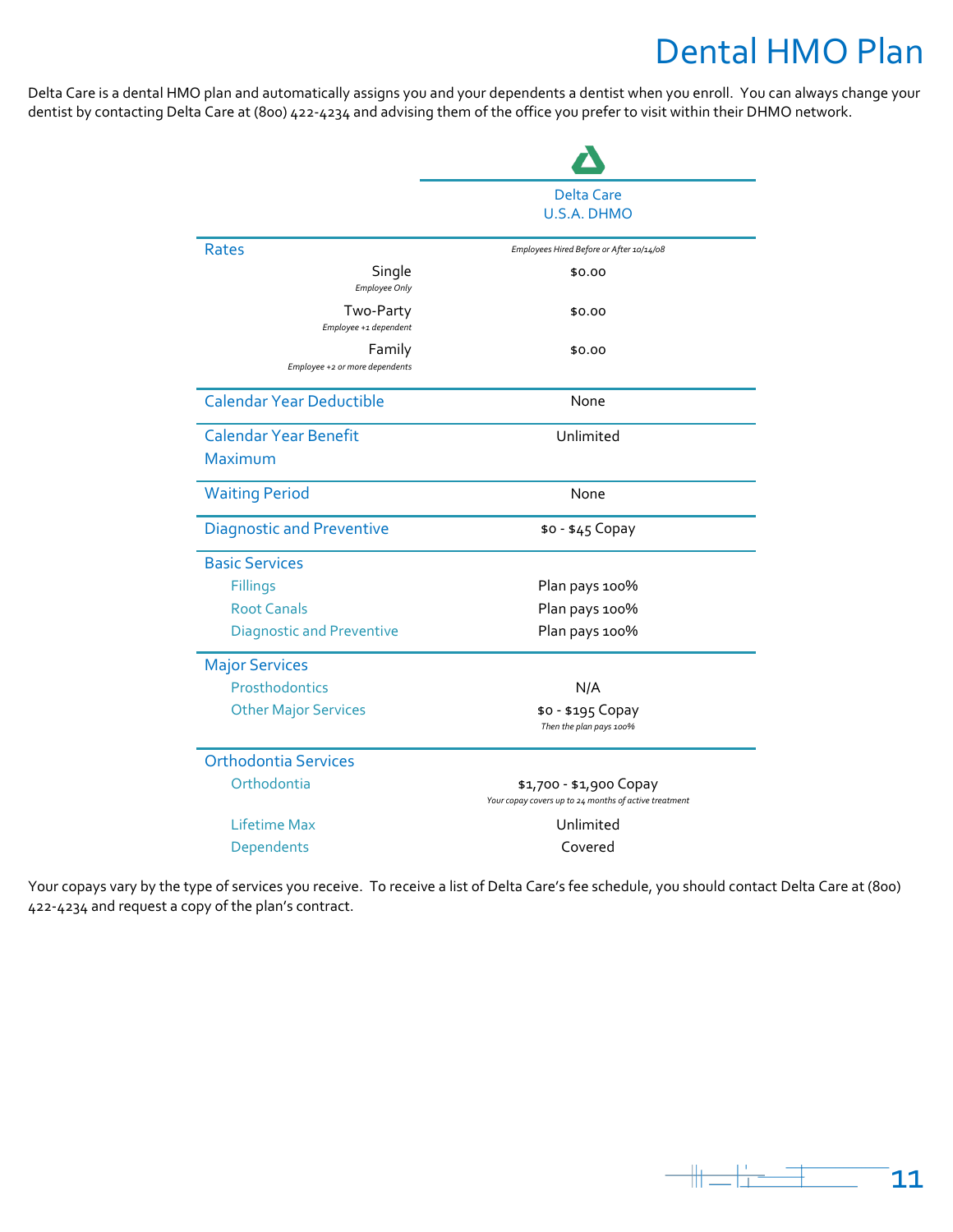## <span id="page-13-0"></span>Vision Coverage

Routine vision exams are important, not only for correcting vision but because they can detect other serious health conditions. Vision coverage is bundled with our medical plans. If you enroll in a medical plan, you are automatically enrolled in vision coverage.

All S.A.U.S.D. employees and their enrolled family members, including Kaiser members, receive vision benefits from Vision Service Plan (V.S.P.).

|                           | vsp<br>V.S.P.                                                             |                       |
|---------------------------|---------------------------------------------------------------------------|-----------------------|
|                           |                                                                           |                       |
|                           | <b>In-Network</b>                                                         | Out-Of-Network        |
| <b>Office Visit</b>       |                                                                           |                       |
|                           | \$15 Copay<br>Then the plan pays 100%                                     | Plan pays up to \$45  |
| Frequency                 | Every 12 months                                                           | Every 12 months       |
| <b>Eyeglass Lenses</b>    |                                                                           |                       |
| <b>Single Vision Lens</b> | Plan pays 100%<br>Of basic lens                                           | Plan pays up to \$30  |
| <b>Bifocal Lens</b>       | Plan pays 100%<br>Of basic lens                                           | Plan pays up to \$50  |
| <b>Trifocal Lens</b>      | Plan pays 100%<br>Of basic lens                                           | Plan pays up to \$65  |
| Frequency                 | Every 12 months                                                           | Every 12 months       |
| <b>Frames</b>             |                                                                           |                       |
| Allowance                 | Plan pays up to \$130<br>On select frames                                 | Plan pays up to \$70  |
|                           | Plan pays up to \$150<br>On featured frames                               |                       |
| Frequency                 | Every 24 months                                                           | Every 24 months       |
| Contacts                  |                                                                           |                       |
| Allowance                 | Plan pays up to \$130<br>With up to \$60 Copay for fitting and evaluation | Plan pays up to \$105 |
| Frequency                 | Every 12 months                                                           | Every 12 months       |

V.S.P. has a large network of optometrist you can choose from for your vision needs. Visit [VSP.com](https://vsp.com/) to find a V.S.P. provider near you.

## Life Insurance Coverage

Our loved ones depend on our income for support. Having life and accidental death insurance can help protect your family's financial security. All S.A.U.S.D. employees <span id="page-13-1"></span>are automatically enrolled in the no-cost, basic life insurance program provided by The Standard. Basic life insurance pays your designated

beneficiaries a lump sum if you pass away. The cost of the coverage is paid in-full by S.A.U.S.D.



Coverage Amount

\$40,000

### Beneficiary Reminder

Make sure you have named a beneficiary for your S.A.U.S.D. life insurance benefit by completing our Life Insurance Form.

<span id="page-13-2"></span>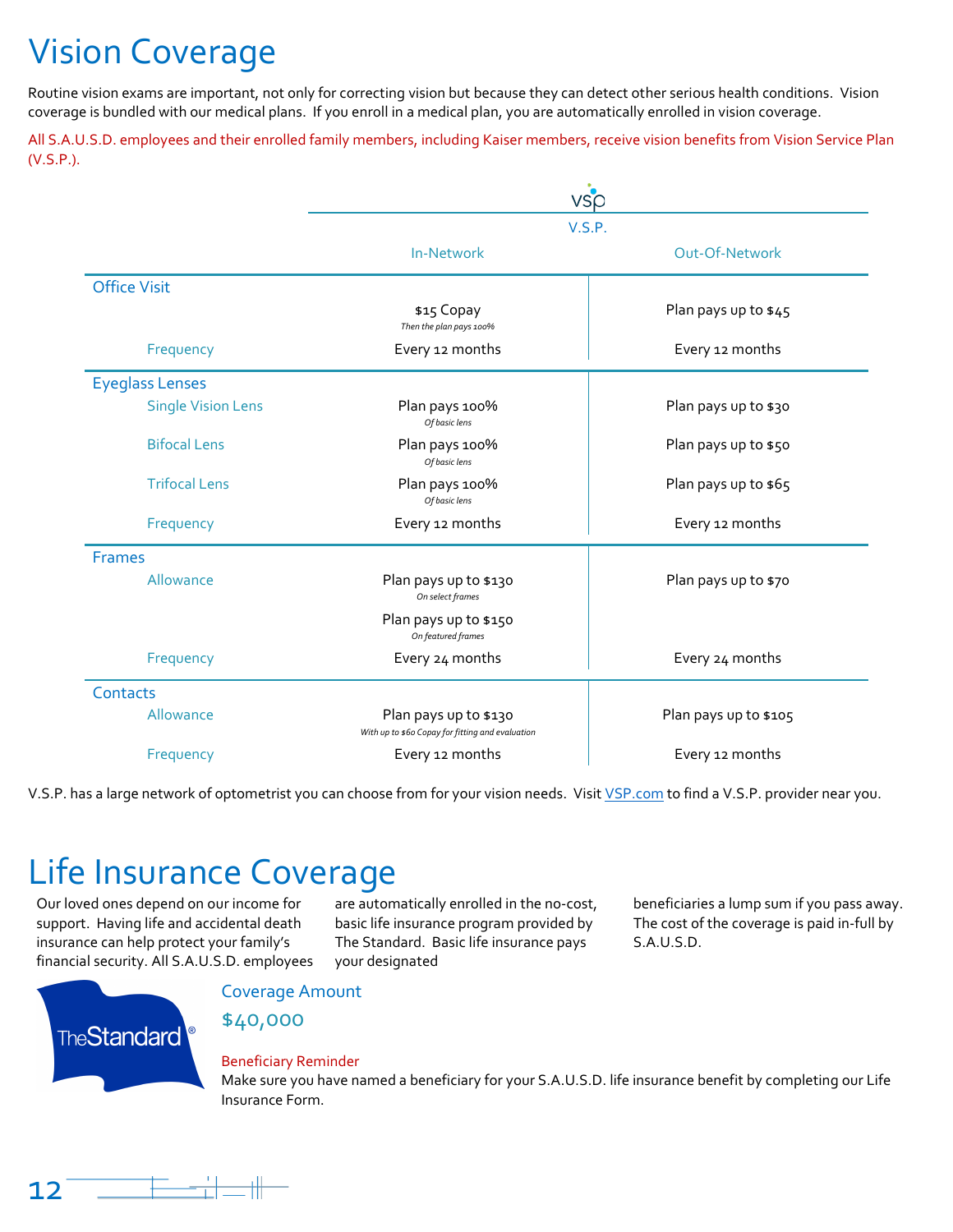## Flexible Spending Accounts

S.A.U.S.D. offers a great way to save money over the course of the year with flexible spending accounts. These accounts let you put aside a portion of your salary, on a pre-tax basis, into reimbursement accounts. You can use the money in these accounts to pay for eligible medical and dental expenses.

Plan carefully when you enroll in flexible spending accounts. You may carry over \$500 into the next school year but will forfeit any unused money over the \$500 at the end of the plan year. The end of the plan year for S.A.U.S.D. is June 30<sup>th</sup> each year.

## **Healthcare** Spending Account

This account will reimburse you with pretax dollars for healthcare expenses not reimbursed under your family's healthcare plans.

The maximum you may contribute to this account per year is \$2,750. S.A.U.S.D.'s plan year goes based on the academic calendar which begins July  $1<sup>st</sup>$  and ends on June 30<sup>th</sup> each school year.

## Flex Debit **Card**

The flex debit card looks and works just like a credit/debit card.

When you pay for an allowable expense, such as a doctor's visit or a trip to the pharmacy, you can use this card and avoid having to wait for reimbursement checks.

Contact American Fidelity for details.

American Fidelity Phone: (800) 365-9180 [www.americanfidelity.com](https://www.americanfidelity.com/)

## Dependent **Care** Account

This account will reimburse you with pretax dollars for daycare expenses for your children and other qualified dependents.

The maximum you may contribute to this account per year is \$5,000. S.A.U.S.D.'s plan year goes based on the academic calendar which begins July  $1<sup>st</sup>$  and ends June 30<sup>th</sup> each school year.

Qualified dependents for this account include your children who are under the age of 13, who you have primary custody of, and other dependents of any age who are physically or mentally unable to care for themselves and who qualify.

*Note*

*You may use the Federal childcare tax credit and the dependent care spending account however; your federal credit will be offset by any amount deferred into the dependent care plan.*

## Healthcare F.S.A. Online Store

The F.S.A. online store offers a large selection of products you can purchase with your flex debit card. It takes the guesswork out of what is and what is not eligible for purchase with your F.S.A. card.

The F.S.A. store allows you to:

- Use your flex debit card, or any major credit card, to purchase F.S.A. eligible products
- Purchase over-the-counter products by uploading your prescription, and
- Order eligible products at your convenience and have them delivered to your doorstep

If you can use your flex card on the online F.S.A. store, you do not have to submit any receipts since the I.R.S. approves of all the items available on the F.S.A. online store.



Visi[t www.fsastore.com](https://www.fsastore.com/) to start shopping.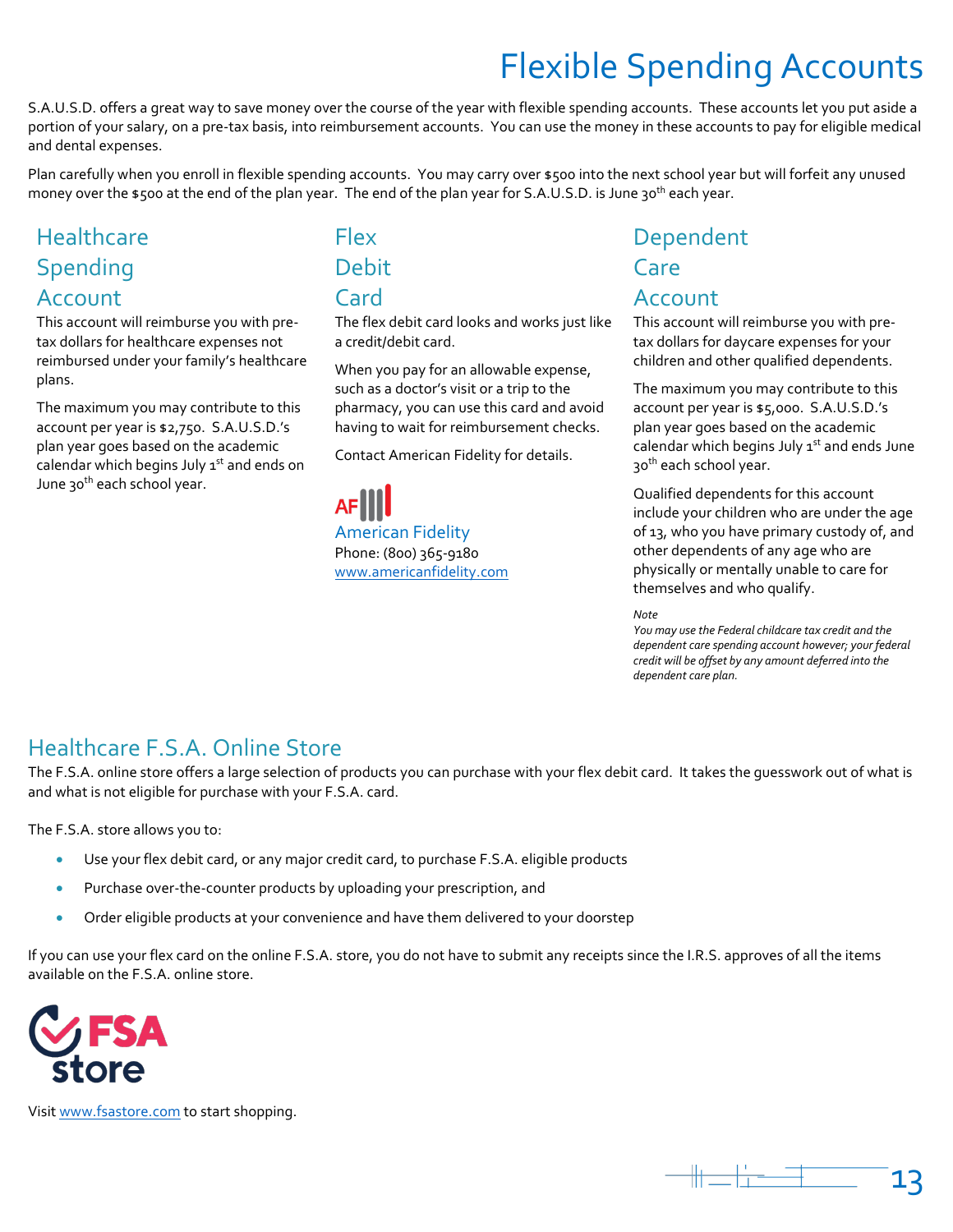## Voluntary Benefits

During your initial enrollment period, or Open Enrollment, you should consider the voluntary benefits available to you and decide if you want to enroll or make changes to your current elections.

These voluntary benefits include the following insurances:

## Accident Insurance Cancer Insurance

Available through American Fidelity

Accident Insurance pays benefits directly to you helping you cover any unpaid medical expenses due to a covered accident.

There are over 30 plan benefits available and coverage may extend to your family.

Available through American Fidelity and The Standard;

Disability Insurance protects your income if you do not work due to a covered injury or sickness.

It provides steady benefits to cover expenses by covering a percentage of your gross monthly income.

<span id="page-15-0"></span>Available through American Fidelity and Washington National;

Cancer Insurance helps ease the impact on your finances should you or a family member be diagnosed with Cancer.

Benefit payments are made directly to you to pay for expenses life copayments, hospital stays, house and car payments.

## Disability Insurance Voluntary Life Insurance

Available through American Fidelity and The Standard;

Voluntary Life Insurance provides peace of mind knowing it will help take care of your family after you are gone.

Ensuring your family is financially protected in the event of a loss is an important way of caring for their needs.

You pay the full cost of these voluntary insurances and enroll directly through the respective insurance providers.

American Fidelity **American Fidelity The Standard** Mashington National

Accident Insurance **Cancer Insurance Disability Insurance Cancer Insurance** Cancer Insurance Cancer Insurance **Voluntary Life Insurance** Disability Insurance Voluntary Life Insurance



(800) 365-9180 (800) 522-0406 (888) 754-3406



[www.americanfidelity.com](https://www.americanfidelity.com/) [www.standard.com](https://www.standard.com/) [www.washingtonnational.com](https://www.washingtonnational.com/)

American Fidelity plans include: The Standard plans include: Washington National plans include:

<span id="page-15-1"></span>If you want to enroll in any of these voluntary benefits, you should contact the providers directly for information about how to enroll.

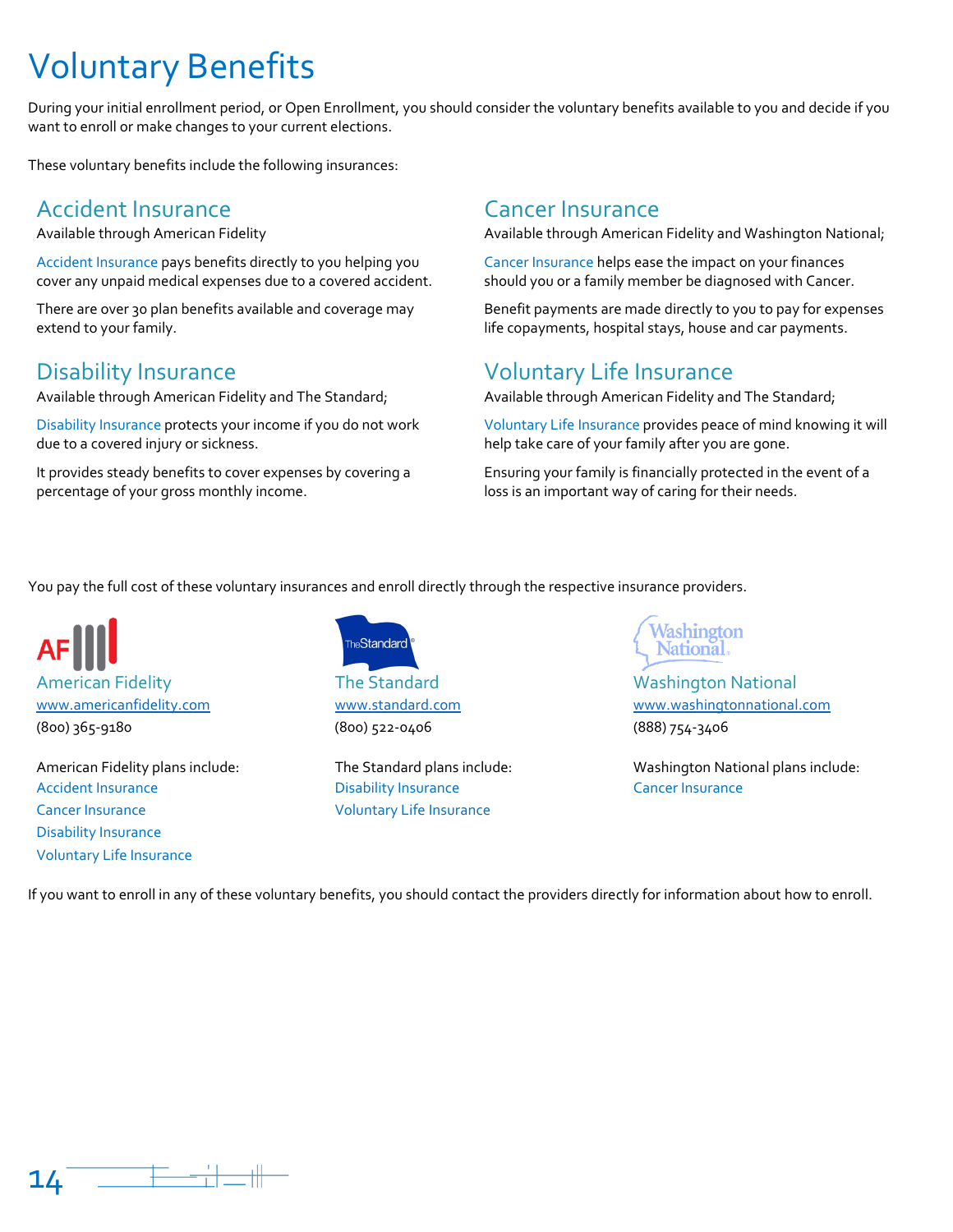## Employee Assistance Programs (E.A.P.)

It is the District's goal to offer employees and their families programs, resources, and activities to support and encourage healthy lifestyles. These resources include relational, nutritional, physical, and emotional wellbeing.

## **Blue Shield Life Referrals 24/7**

Because we want our employees to have a well-balanced life, Blue Shield members receive E.A.P. benefits through Blue Shield's Life Referrals 24/7 program.

This program provides referrals to professional counselors for up to three (3) free face-to-face confidential visits every 6-months and live 60 minute telephone consultations.

You can access this program 24 hours-365 days to help you resolve emotional, health, family, and work issues.

This benefit is included in your Blue Shield medical plan and is available to all household members.

## Blue Shield Life Referrals 24/7

(800) 985-2405

## **鳞 Kaiser Behavioral Health**

Kaiser takes care of the whole you. Your personal physician coordinates your care with a mental health specialist, or team, that can diagnose mental health issues that affect your health and well-being.

Make counseling appointments

Depending on your needs, you can choose from a wide range of services:

- Call or email your doctor
- Make non-urgent appointments
- Make therapy appointments

Kaiser Behavioral Health Hotline Wellness Coaching (800) 900-3277 (866) 402-4320

<span id="page-16-0"></span>

Talk to an advice nurse

## Wellness Resources

Throughout the year SAUSD collaborates with various wellness vendors such as Gemini Timing for the 5k walk/run, Feet First and their Amazing Race, and HealthyWage with their team challenges.

Visit the Employee Wellness website at [www.sausd.us/ahealtheiru](https://www.sausd.us/ahealtheiru) for more resources and event information.

## **Discounts**

## **Blue Shield Members Equipment Construction Construction**

Your wellness is very important to us. Our Blue Shield members receive a wide range of discount programs that can help you save money and better take care of yourself.

Visi[t www.blueshieldca.com/sausd](https://www.blueshieldca.com/sausd) to access various member tools like plan information, fitness and exercise membership discounts, and alternative care resources.

You must be a registered user with Blue Shield online to access these great additional wellness resources.

Visi[t kp.org](https://kp.org/) to access information on living healthy, managing conditions and diseases, and to obtain information about natural medicines and remedies.

Kaiser also offers customized plans for healthier living, classes, and various specialty health services.

Visi[t www.kp.org/choosehealthy](https://www.kp.org/choosehealthy) for more information about available services including various discounts.



• Enroll to take a class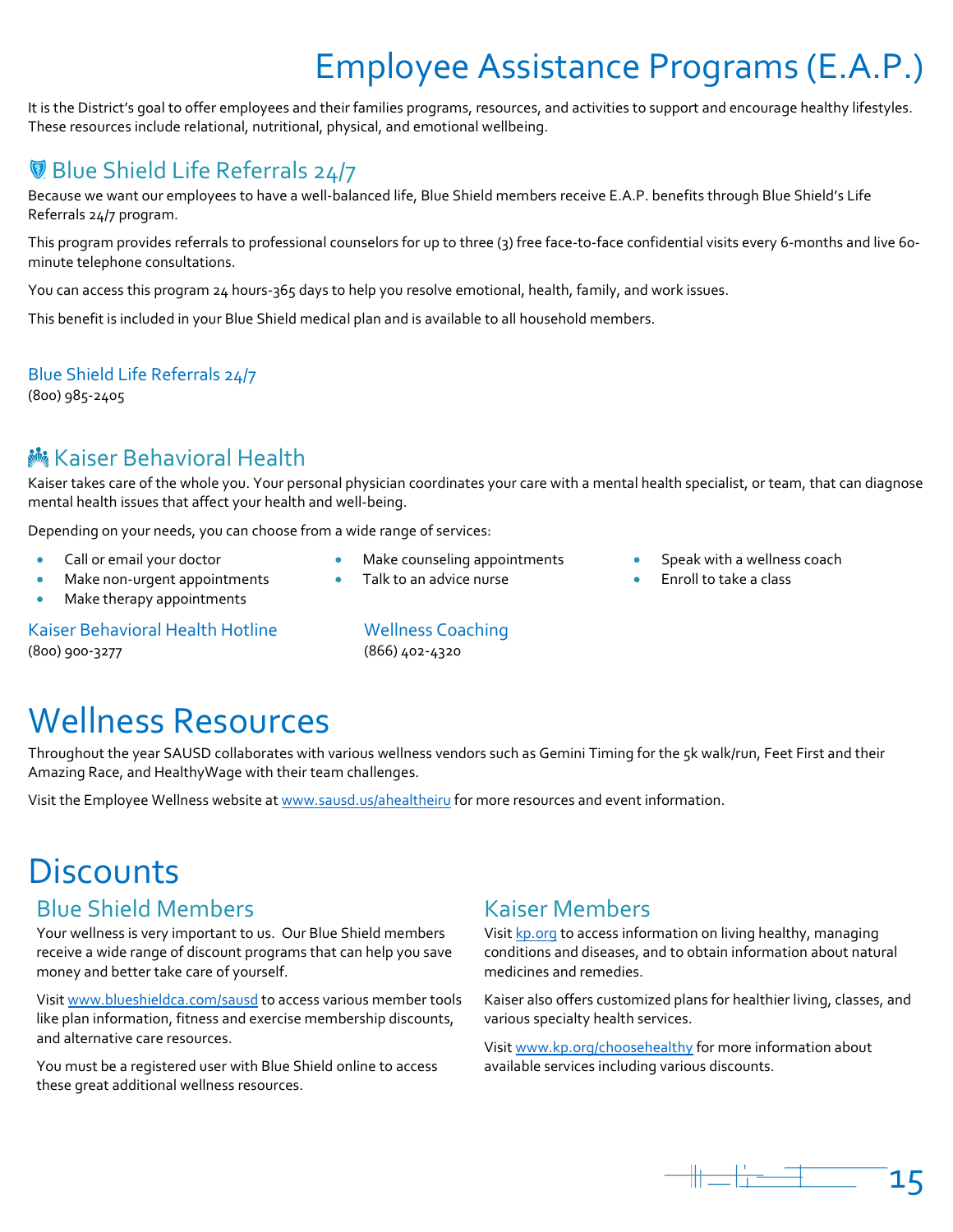## Key Terms

### Medical/General Terms **Prescription Terms** Prescription Terms Dental Terms

#### Allowable Charge

The most an in-network provider can charge you for an office visit or service.

#### Balancing Billing

Non-network providers are allowed to charge you more than the plan's allowable charge. This is called balance billing.

#### Coinsurance

The cost between you and the insurance company. Coinsurance is always a percentage totaling 100%. For example, if the plan pays 70%, you are responsible for the remaining 30% of the cost.

#### Copay

The fee you pay to a provider at the time of service.

#### Deductible

The amount you must pay out-ofpocket for expenses before the insurance company will cover any benefits costs for the year (except for preventive care and other services where the deductible is waived).

#### Explanation of Benefits (E.O.B.)

The statement you receive from the insurance carrier that explains how much the provider billed, how much the plan paid (if any), and how much money you owe (if any). In general, you should not pay a bill from your provider (except Copays) until you have received and reviewed your E.O.B.

#### Family Deductible

The maximum dollar amount any one family will pay out in individual deductibles in a year.

#### Individual Deductible

The dollar amount a member must pay each year before the plan will pay benefits for covered services.

#### In-Network

Services received from providers (doctors, hospitals, etc.) who are part of your health plan's network. In-network services generally cost you less than out-of-network services.

#### Out-of-Network

Services received from your providers (doctors, hospitals, etc.) who are not a part of your health plan's network. Outof-network services generally cost more than in-network services. With some plans, such as HMOs and E.P.O.s, outof-network services are not covered.

#### <span id="page-17-0"></span>Out-of-Pocket

Healthcare costs you pay using your own money, whether from your bank account, credit card, health reimbursement account (H.R.A.), health savings account (H.S.A.), or flexible spending account (F.S.A.).

#### Out-of-Pocket Maximum

The most you would pay out-of-pocket for covered services in a year. Once you reach your out-of-pocket maximum, the plan covers 100% of eligible expenses.

#### Preventive Care

A routine exam, usually yearly, that may include a physical exam, immunizations, and test for certain health conditions.

#### Brand Name Drug

A drug sold under its trademarked name. A generic version of the drug may be available.

#### Generic Drug

A drug that has the same active ingredients as a brand name drug but is sold under a different name. Generics only become available after the patent expires on a brand name drug. For example, Tylenol is a brand name pain reliever commonly sold under its generic name Acetaminophen.

#### Dispense as Written (D.A.W.)

A prescription that does not allow for substitution of an equivalent generic or similar brand drug.

#### Maintenance Medications

Medications taken on a regular basis for an ongoing condition such as high cholesterol, high blood pressure, asthma, etc. Oral contraceptives are also considered a maintenance medication.

#### Non-Preferred Brand Drug

A brand name drug for which alternatives are available from either the plan's preferred brand drug or generic drug list. There is generally a higher copayment for non-preferred brand drugs.

#### Preferred Brand Drug

A brand name drug that the plan has selected for its preferred drug list. Preferred drugs are generally chosen based on a combination of clinical effectiveness and cost.

#### Specialty Pharmacy

Provides special drugs for complex conditions such as multiple sclerosis, cancer, and H.I.V./A.I.D.S.

#### Step Therapy

The practice of starting to treat a medical condition with the most cost effective and safest drug therapy and progressing to other costlier or risky therapy, only if necessary.

#### Basic Services

Generally, includes coverage for fillings and oral surgery.

#### Diagnostic and Preventive Services

Generally, includes routine cleanings, oral exams, x-rays, sealants, and fluoride treatments.

#### **Endodontics**

Commonly known as root canal therapy.

#### Implants

An artificial tooth root that is surgically placed into your jaw to hold a replacement tooth or bridge. Many dental plans do not cover implants.

#### Major Services

Generally, includes restorative dental work such as crowns, bridges, dentures, inlays, and onlays.

#### **Orthodontia**

Some dental plans offer orthodontia services for children (and sometimes adults too) to treat alignments of the teeth. Orthodontia services are typically limited to a lifetime maximum.

#### Periodontics

Diagnosis and treatment of gum disease.

#### Pre-Treatment Estimate

An estimate of how much the plan will pay for treatment. A pre-treatment estimate is not a guarantee of payment.

<span id="page-17-1"></span>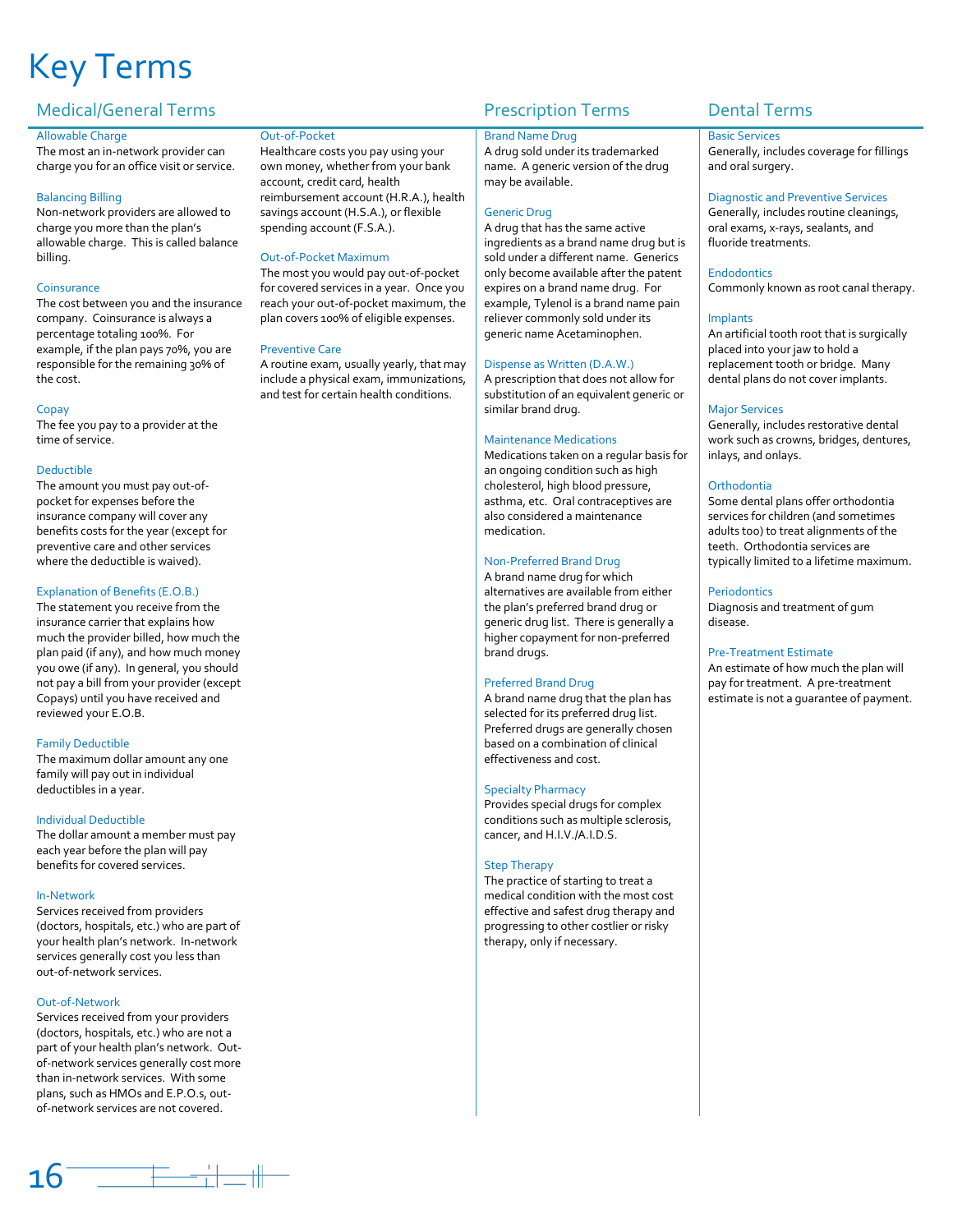## Plan Notices and Documents

## Current Health Plan Notices

S.A.U.S.D. must provide these notices to our plan participants on an annual basis. These health plan notices are also available on our website a[t www.sausd.us/benefits.](https://www.sausd.us/benefits)

The notices include:

| <b>Medicare</b>                                                                                               | Women's Health and                                                                     | Newborn's and Mother's                                                                                |
|---------------------------------------------------------------------------------------------------------------|----------------------------------------------------------------------------------------|-------------------------------------------------------------------------------------------------------|
| <b>Part D Notice</b>                                                                                          | <b>Cancer Rights Act</b>                                                               | <b>Health Protection Act</b>                                                                          |
| Notice of the option to access prescription<br>drug coverage for Medicare eligible<br>individuals.            | Notice of the available benefits to those<br>that will or have undergone a mastectomy. | Notice of the right of mothers and<br>newborns to stay in the hospital 48-96<br>hours after delivery. |
| H.I.P.A.A. Notice of                                                                                          | Notice of                                                                              | Children's Health Insurance Program                                                                   |
| <b>Special Enrollment Rights</b>                                                                              | <b>Choice of Providers</b>                                                             | <b>Reauthorization Act</b>                                                                            |
| Notice of when you can enroll yourself<br>and/or dependents in health coverage<br>outside of Open Enrollment. | Notice of the plan's requirement that you<br>name a primary care physician (P.C.P.).   | Notice of the availability of premium<br>assistance for Medicaid eligible<br>dependents.              |

## Current Plan Documents

These are important documents, for our health plans and retirement plans, and are available on our website a[t www.sausd.us/benefits.](https://www.sausd.us/benefits)

These documents include:

### Summary Plan Descriptions (S.P.D.)

This document is the legal document for describing benefits provided under our plan, as well as plan rights and obligations to participants and beneficiaries. The S.P.D., for each of our plans in explained this brochure, are available on our website at [www.sausd.us/benefits](https://www.sausd.us/benefits) on the Evidence of Coverage page.

## Summary of Benefits and Coverage (S.B.C.)

We are required to provide the following documents by the Affordable Care Act (A.C.A.). The S.B.C. presents benefit plan features in a standardized format. The following S.B.C.s are available on our website at [www.sausd.us/benefits](https://www.sausd.us/benefits) on the Coverage Summaries page.

Blue Shield Access+ HMO Blue Shield Spectrum PPO Blue Shield Trio A.C.O. HMO Kaiser Permanente HMO

Paper copies of these documents and notices are available as requested. If you would like a paper copy, contact our office at (714) 558-5686 or via email at [benefits@sausd.us.](mailto:benefits@sausd.us)

## Statement of Material Modifications

This brochure constitutes a summary of material modifications (S.M.M.) to the Santa Ana Unified School District benefits plans. This brochure does not supplement and/or replace certain information in the S.P.D. Retain it for future reference along with your S.P.D. Please share these materials with your covered dependents.